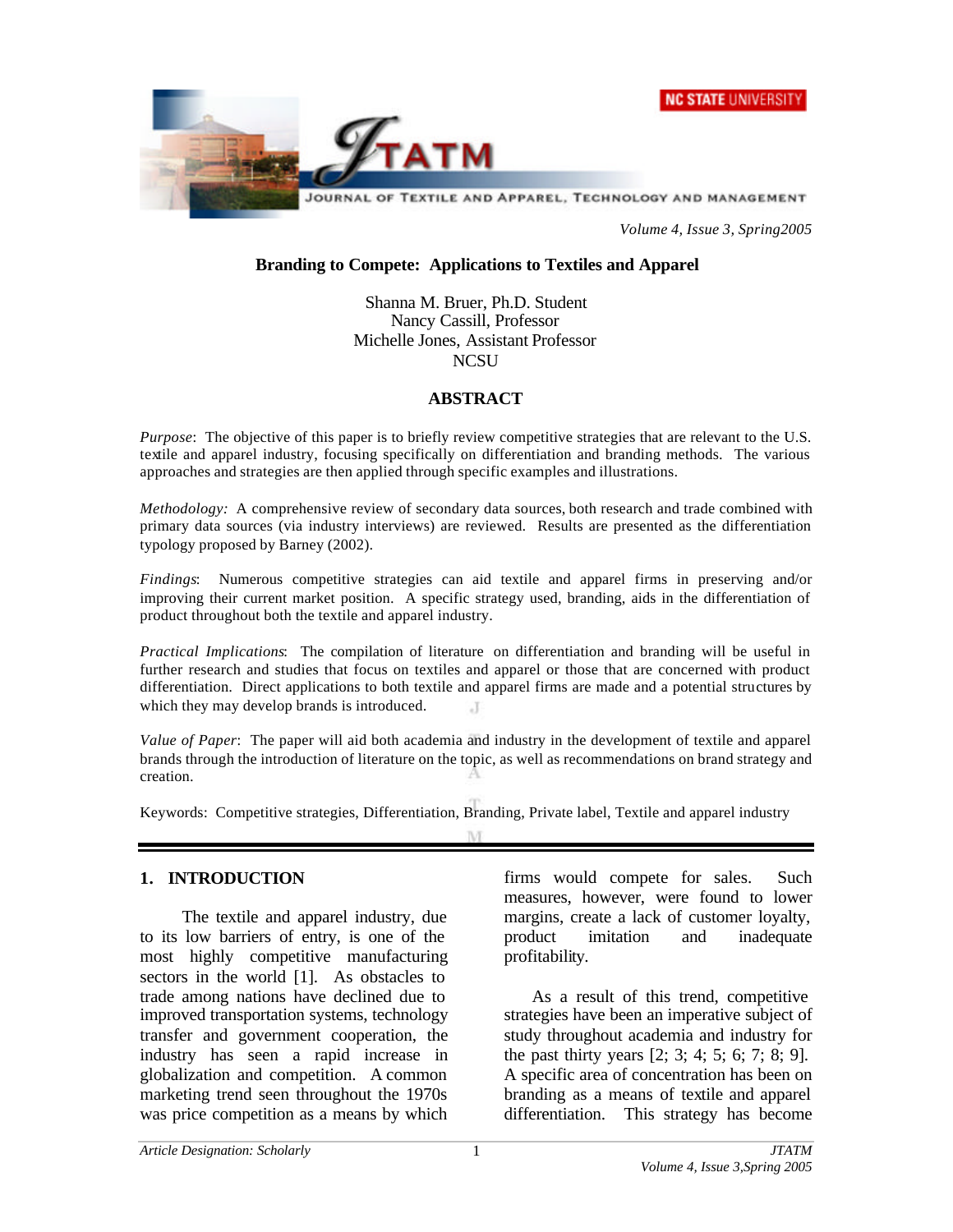increasingly popular with manufacturers and retailers in an attempt to achieve the sustainable consumer appeal and profitability for which they strive. The paper will begin with a broad examination of competition and then gradually narrow into specific strategies and their application to the textile and apparel industry (see Figure 1).

#### **Figure 1: Branding as a Differentiation Strategy in the Textile & Apparel Industry**



Source: Author (Bruer, S., 2004).

The research objectives of this paper include:

- 1. Identify key competitive issues in the textile and apparel industry
- 2. Discuss brand as a strategy, including brand models
- 3. Direct application of these strategies to the textile and apparel industry

J m.

A 'n

M

## **1.1 Competitive Forces**

Currently there are four major areas in which the textile and apparel industry is facing significant struggle: trade, economic policy, product development and retailing [10; 11; 1]. The textile and apparel industry, until recently, was a well-protected sector with high barriers for imported products due to U.S. quota and tariff systems. With the World Trade Organization's elimination of quota in 2005, one means by which the domestic industry has combated inexpensive, competitive products will also be eradicated and the door to foreign products and U.S. market penetration opened.

Economic policy, or lack thereof, has greatly affected the ability of industry to compete. With a strong U.S. dollar and competing countries floating exchange rates, it is difficult for U.S. products to be

competitively priced in either domestic or foreign markets [12; 13]. Because the domestic industry is unable to compete on price (greatly attributed to high labor costs), firms are trying to find a competitive advantage by specializ ing in the production of goods that are capital and technology intensive such as home furnishings and industrial textiles [14]. As developing countries are also investing in machinery and plants, this strategy faces greater competition and less long-term advantage [15].

The final issue that the industry confronts is the growth of power by the retailer, due to the development at the mass retail channel, as well as the consolidation of many key players. The largest retailer in the world, Wal\*Mart, requires their suppliers to deliver goods with little margin for the producer [16]. Control over the supplier is also evident within the department store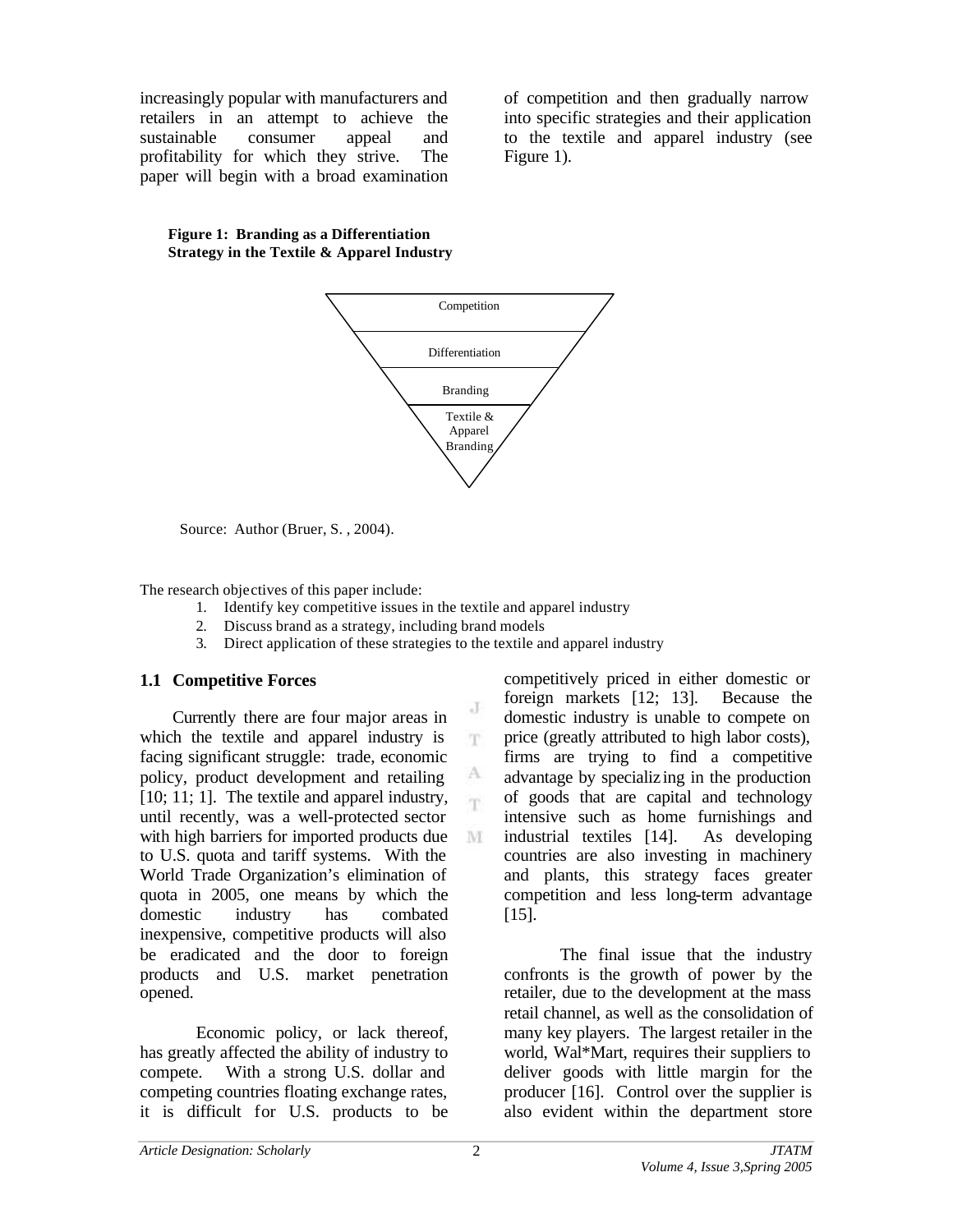channel as consolidation has escalated and buyers exert greater control over suppliers [17].

#### **2. SETTING THE STAGE: INCREASED INDUSTRY COMPETITION**

Porter's Five-Forces Model, introduced in his 1990 text "The Competitive Advantage of Nations," will be used to introduce the idea of competition. Application of the five forces to the textile and apparel industry have also been prevalent in the research [11; 18].

## **Figure 2: Forces Driving Industry Competition**



Source: Porter, M. (1990). Competitive Advantage of Nations. (p. 35). New York: The Free Press.A

T

M

## **2.1 Potential New Entrants**

*Article Designation: Scholarly JTATM* Porter [19] indicates that potential new entrants pose a threat due to the increased level of capacity they afford. Such additional supply could drive prices down and cut into the profits of current producers. The chance of newcomers entering the market depends upon two variables – the barriers to entry and the probability and severity of retaliation from the established producers. The barriers include economies of scales, product differentiation, capital requirements, switching costs, the accessibility of distribution channels, advantages held by competing firms including learning curves, location and

patents, and finally, government policy can play a role in market entry and the ability to compete [19].

## **2.2 Rivalry Among Existing Competitors**

The *intensity of rivalry among existing competitors* depends upon the level of saturation within the industry. If in order for one firm to gain market share they must take it from a competitor, the level of rivalry that exists is high, often resulting in retaliation and price wars. Rivalry may stem from a variety of sources 1) numerous and equally balanced competitors; 2) slow industry growth; 3) high fixed or storage costs; 4) economies of scale and overproduction; and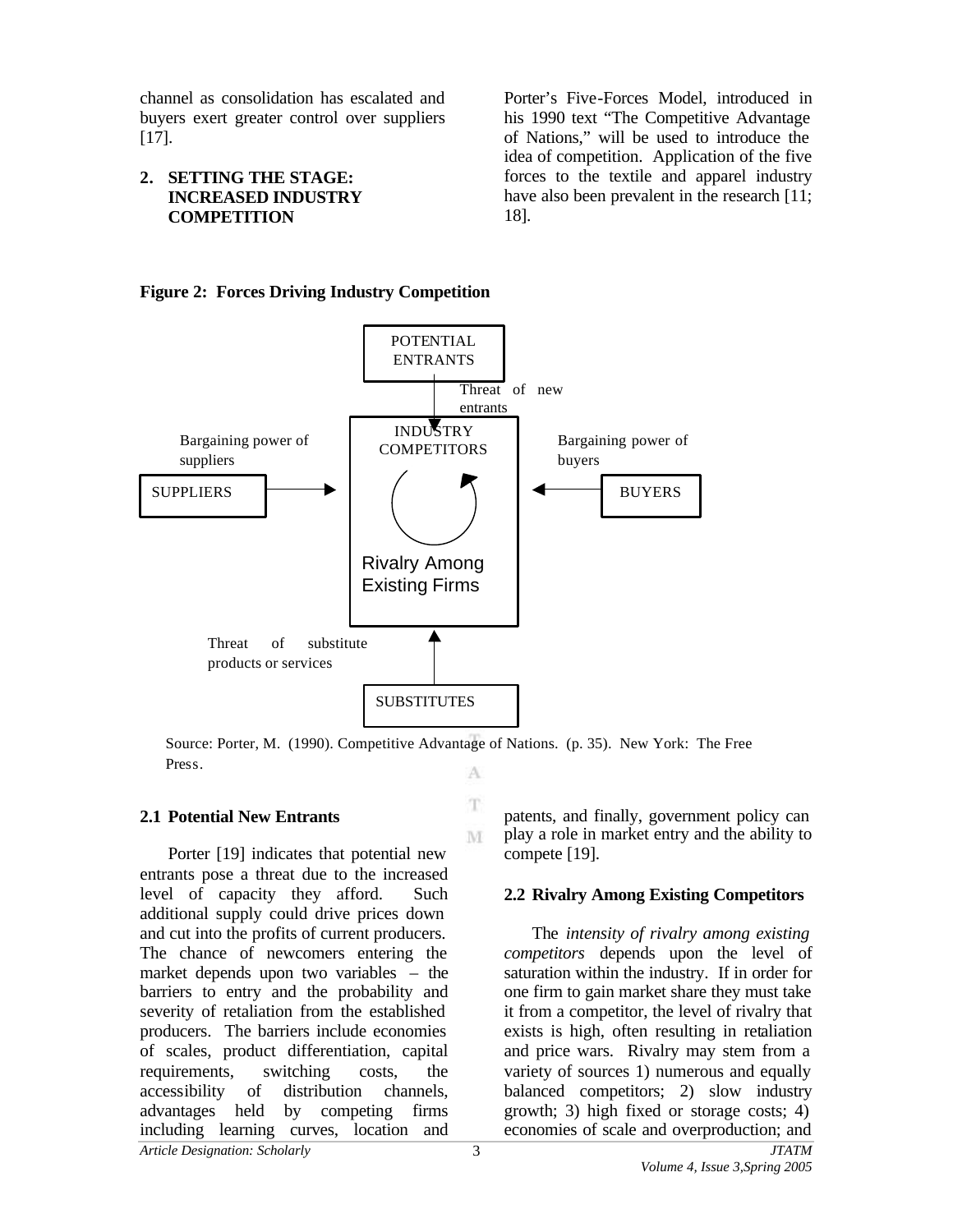5) high exit barriers such as economic , strategic, and emotional factors [19].

# **2.3 Competition from Substitute Products**

The *threat of competition from substitute products* occurs if multiple products are found to perform the same function [19]. Such substitutability relinquishes much of the control from the firm to the consumer. No longer is the consumer at the mercy of the producer for quality, price or availability; instead producers have to worry about savvy consumers that consider the value trade-offs associated with their purchase and must offer a superior product to avoid the loss of market share.

## **2.4 Bargaining Power of the Buyer**

*Bargaining power of buyers* occurs when leverage is given to the buyer and demand for lower prices, increased quality and more services are made [19]. The amount of power enjoyed by a buyer group may be determined by the concentration of buyers or volume of purchases. Additional occasion for high levels of buyer power may occur when the purchase represents a large portion of the buyer's overall expenditures, if differentiation and switching costs are low, if there is likelihood of backward integration and if the buyer is fully informed about demand, market prices and supplier costs.

## **2.5 The Bargaining Power of the Supplier**

*Bargaining power of suppliers* is a concept that mirrors that of the bargaining power of buyers, except the control is now shifted to the provider as opposed to the

consumer [19]. The level of concentration within both the buying and selling industries affect the bargaining power of the supplier. Probable instigators of supplier power can occur in the event of highly concentrated suppliers and fragmented buyers; few or no substitutes; the level of importance of the customer group or industry to the supplier; the significance a supplier's product plays as an input into a buyer's end product; the level of differentiation or switching costs; and the likelihood of forward integration.

# **2.6 Competitive Strategies**

Before delving into a discussion on strategy it is first important to define competitive advantage:

"A firm experiences *competitive advantage* when its actions in an industry or market create economic value and when few competing firms are engaging in similar actions. Firms gain competitive advantages when their theory of how to compete in an industry or market is consistent with the underlying economic processes in that industry or market and when few other firms share this theory or are unable to act upon it as completely" (Barney, 2002, p. 9).

The theory of how to gain such a competitive advantage, or compete successfully, is considered a firm's *strategy*. Competitive strategies are of such importance that Porter wrote an entire book on how they may be created and applied to specific industries paper [20]. Although strategie s were not expressly applied to the textile and apparel industry, the following generic matrix will be utilized for this.

 $\mathbf{J}$ 

T A

T

M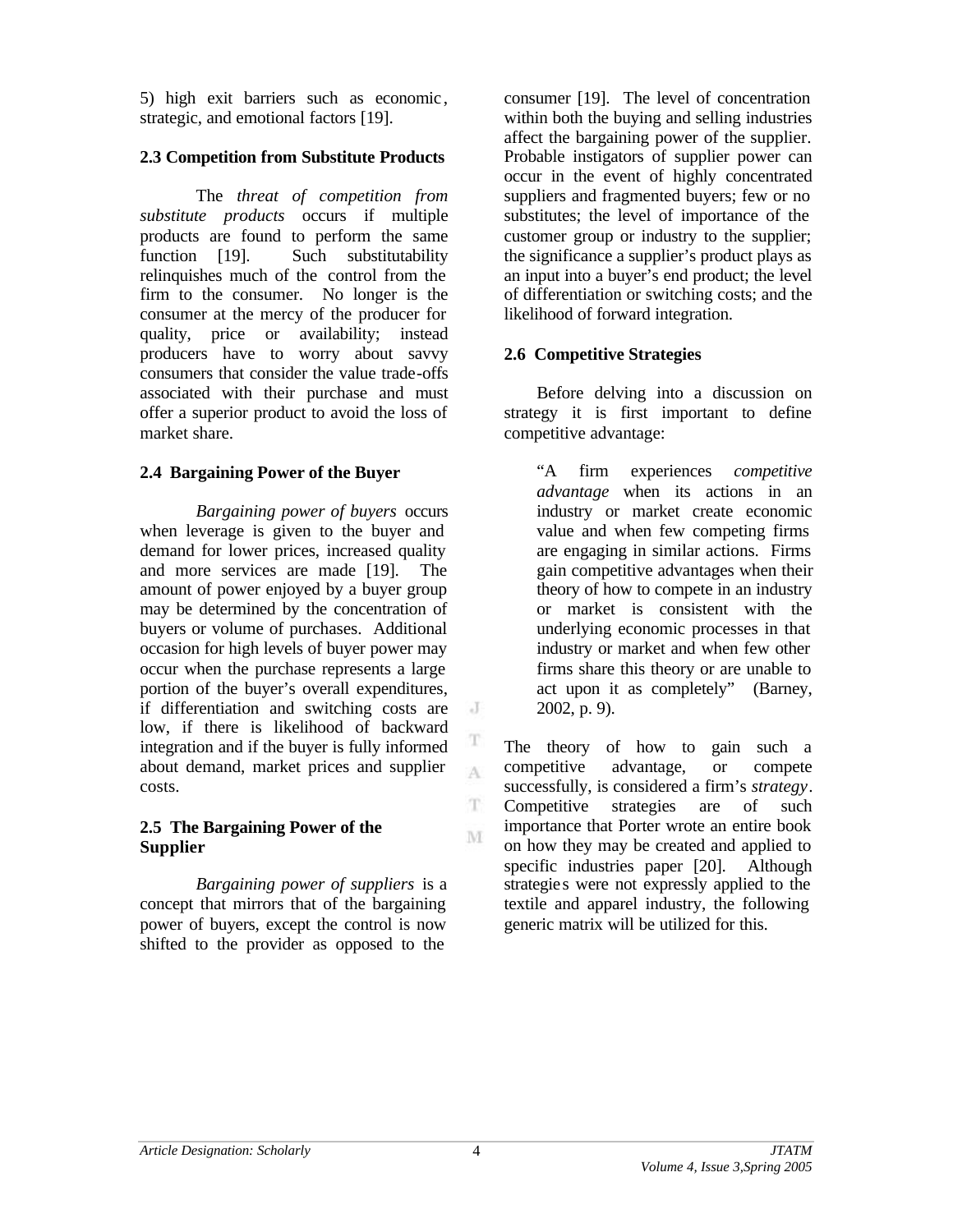#### **Figure 3: Three Generic Strategies**

# STRATEGIC ADVANTAGE



J m

A

M

Source: Porter, M. (1998) *Competitive Strategy*. (p. 39). New York: The Free Press

The first strategy identified by Porter, *overall cost leadership*, was mentioned in the introduction of this paper as a means of combating the saturated textile and apparel markets of the 1970s. Cost leadership requires the firm to implement or attain a variety of competencies including efficient-scale facilities, vigorous pursuit of cost reductions from experience, tight cost and overhead control, avoidance of marginal customer accounts, and cost minimization in areas like research and development, service, sales force and advertising [20]. The goal of such policy is to reside at the forefront of low-cost production or retailing, and still achieve above-average returns. It is possible to understand how a firm can attain such a competitive position within the industry by analyzing the effects of costleadership on the five forces. The bargaining power of buyers was seen as a threat to firms because of buyer's ability to drive down prices to the point of the next competitive supplier.

In the case of cost leadership, this is not as great a threat because the cost-leader is able to produce at a lower cost than this

competitor and therefore maintain higher margins. Cost leadership also offers protection against the bargaining power of suppliers. Because the firm controls its costs from every aspect of the operation, an increase in a single input does not weigh as heavily on the overall cost or performance of the organization. Being the low cost leader is not an easy feat, it requires great internal planning, coordination and relationships with suppliers and buyers. Such relationships are not easily imitated and therefore can create a high barrier to entry for new firms wanting to penetrate the market. Last, the firm has a strong position in the market compared to substitutes due to the lower costs passed on to consumers that other firms with similar products might have difficulty replicating [21].

*Differentiation* is the next of Porter's generic strategies to which the five forces are applied. Differentiation may occur in one of seven forms: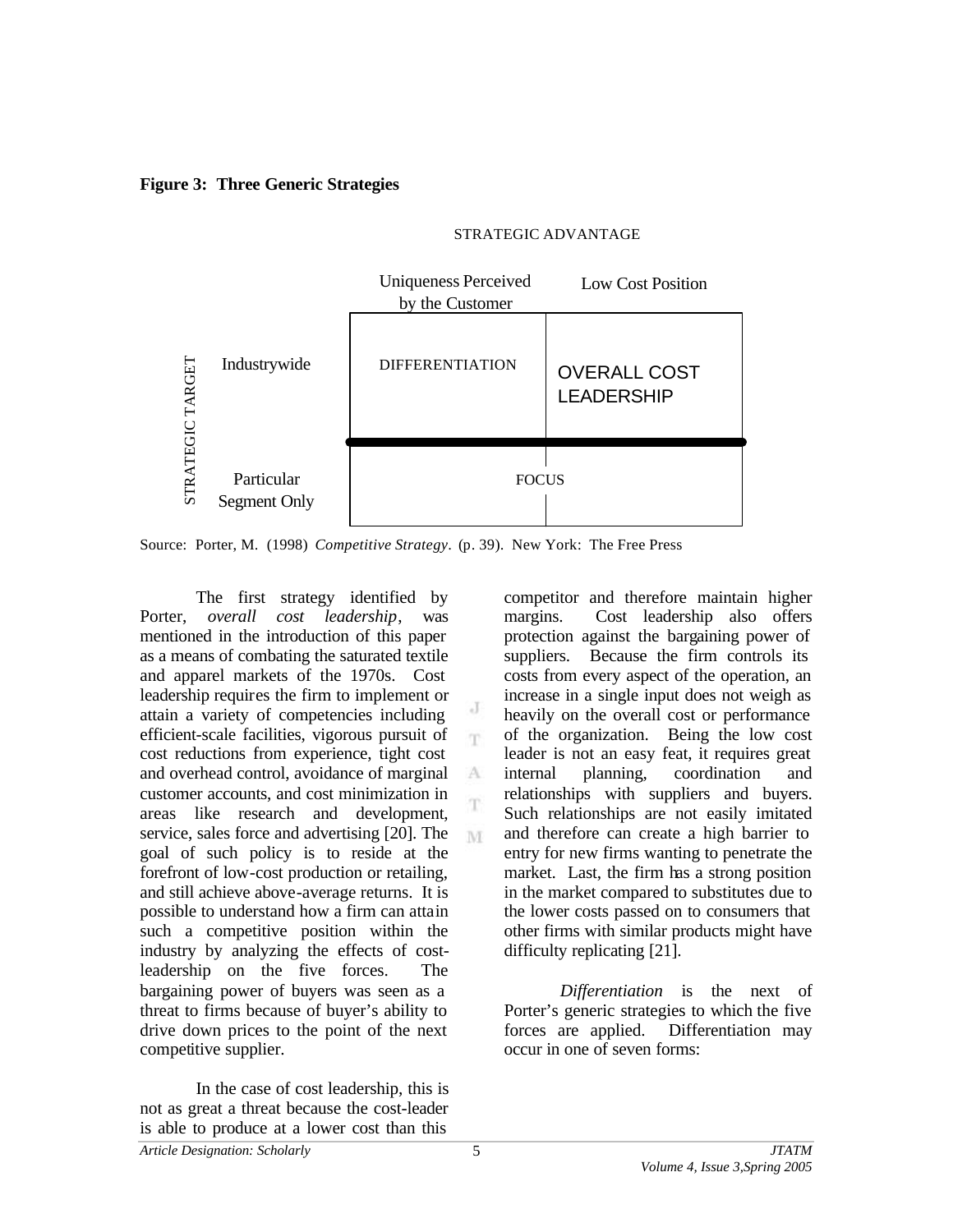- 1. Product features
- 2. Linkages between functions
- 3. Timing
- 4. Location
- 5. Product mix
- 6. Links with other firms
- 7. Reputation

## **Figure 4: Ways Firms Can Differentiate Their Products**

Source: Barney, J.B. (2002). *Gaining and Sustaining Competitive Advantage*. (p. 266). Saddle River: Prentice Hall.

The ultimate goal of differentiation is to create a product or service that is perceived by the consumer and/or industry as unique and having superior attributes or value. A successful differentiation strategy allows for products to command brand loyalty and a corresponding reduction in price sensitivity – both helping to overcome the pressures of competitive rivalry. Unique attributes and brand loyalty also create barriers to entry for firms wanting to compete with like or substitute products. As mentioned, consumers are not as sensitive to price when loyal to a differentiated product, it is therefore possible avoid the need for a low-cost position [22]. Both supplier and buyer power may also be overcome through the willingness of buyers to pay a premium for differentiated products. Suppliers may raise their prices and consumers will absorb the costs, never damaging the margin of the supplier. It has already been established that buyers' control is sacrificed because of their attraction to the unique attributes or perceptions associated with the differentiated product and are consequently willing to pay a premium.

The final of the three generic strategies is *focus*. This strategy may apply cost leadership, differentiation or both to a very specific market or segment of the market. The goal of focus is to serve a group or market more effectively or efficiently than those firms that try to serve a broad population. For all practical purposes, one can look at the characteristics and applications of each of the strategies listed above to understand how the firm applying focus might arrive at a competitive advantage.

Competitive strategies may be used individually or simultaneously, however, it is suggested by both Porter [20] and Barney [21] that to achieve excellence in either, a firm must concentrate on a single strategy and apply it to all endeavors. (Note: Appendix 1 includes a table of organizational requirements needed to develop each of the three strategies, as well as some of the opportunities and threats associated with their implementation). In the subsequent sections of this paper one of the generic strategies - differentiation - will be further developed and applied to the textile and apparel industries and then narrowed further to focus on a single approach.

# **3 DIFFERENTIATION**

 Although individual industries and firms may find one competitive strategy more likely to benefit their particular situation than another, it will be the focus of this paper to consider the single strategy of differentiation. Differentiation is a firm's attempt to create a product or service that is perceived by the consumer and/or industry as unique and having superior attributes or value [23; 24; 25]. It is important to note that the existence of product or service differentiation lies in the mind of the consumer [23]. In fact, two products may be identical, but are presented in such a way to the consumer that they believe one superior to the other. In order to create such distinctions, a firm may use one or all of the seven distinctions. The seven bases of product differentiation will now be discussed using Barney's [21] teachings as a guide for explanation.

J

T A

T. M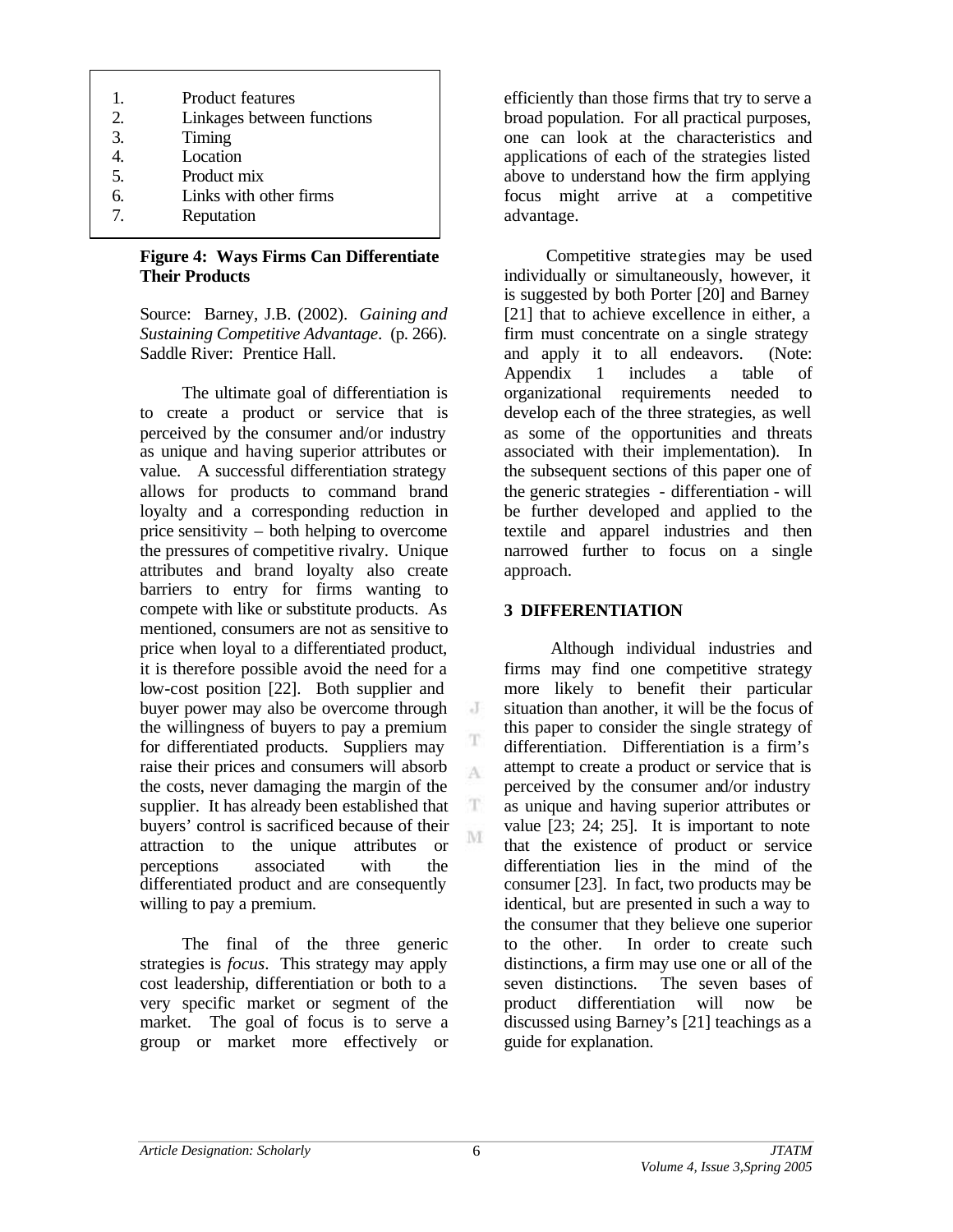# **Figure 5: Differentiation Tools**

| Differentiation Tool              | <b>Application</b>                           |
|-----------------------------------|----------------------------------------------|
|                                   |                                              |
| <b>Product Features</b>           | Alter properties of product or service sold  |
|                                   |                                              |
| <b>Linkages Between Functions</b> | Relations between firm divisions             |
|                                   |                                              |
| Timing                            | Being the "first mover" or perfect timing in |
|                                   | entering/exiting the market                  |
|                                   |                                              |
| Location                          | Consumer accessibility or association        |
|                                   | through firm or distribution location        |
| Mix of Products/Service           | Consistent and well-matched offering of      |
|                                   | related products                             |
|                                   |                                              |
| Linkages Between Firms            | Partnerships or associations                 |
|                                   |                                              |
| Reputation                        | Well known for quality, service and          |
|                                   | excellence                                   |
|                                   |                                              |

Sources: Author (Bruer, S., 2004).

Barney, J.B. (2002). *Gaining and Sustaining Competitive Advantage*. Saddle River: Prentice Hall.

Regardless of the means by which a firm differentiates their product, Aaker [26], suggests that for it to be successful three characteristics must exist:

T.

**Figure 6: Successful Differentiation**



Source: Aaker, D. (2001). *Developing Business Strategies.* (p. 155). New York: John Wiley & Sons.

# **3.1 Economic Value of Differentiation**

Although management and marketing are the disciplines that govern competitive strategies, it is important to consider the economic ramifications associated with differentiation. In the study of commodity markets in which products with no distinct attributes fall, firms are assumed to operate under perfect competition. In addition to

identical products, the assumption that defines perfect competition is numerous firms in an industry, each of which controlling only a small portion of the market. Because the firms have no control over prices, they face a horizontal demand curve and produce and sell at the point where marginal cost is equal to marginal revenue, thus maximizing economic performance. In a perfectly competitive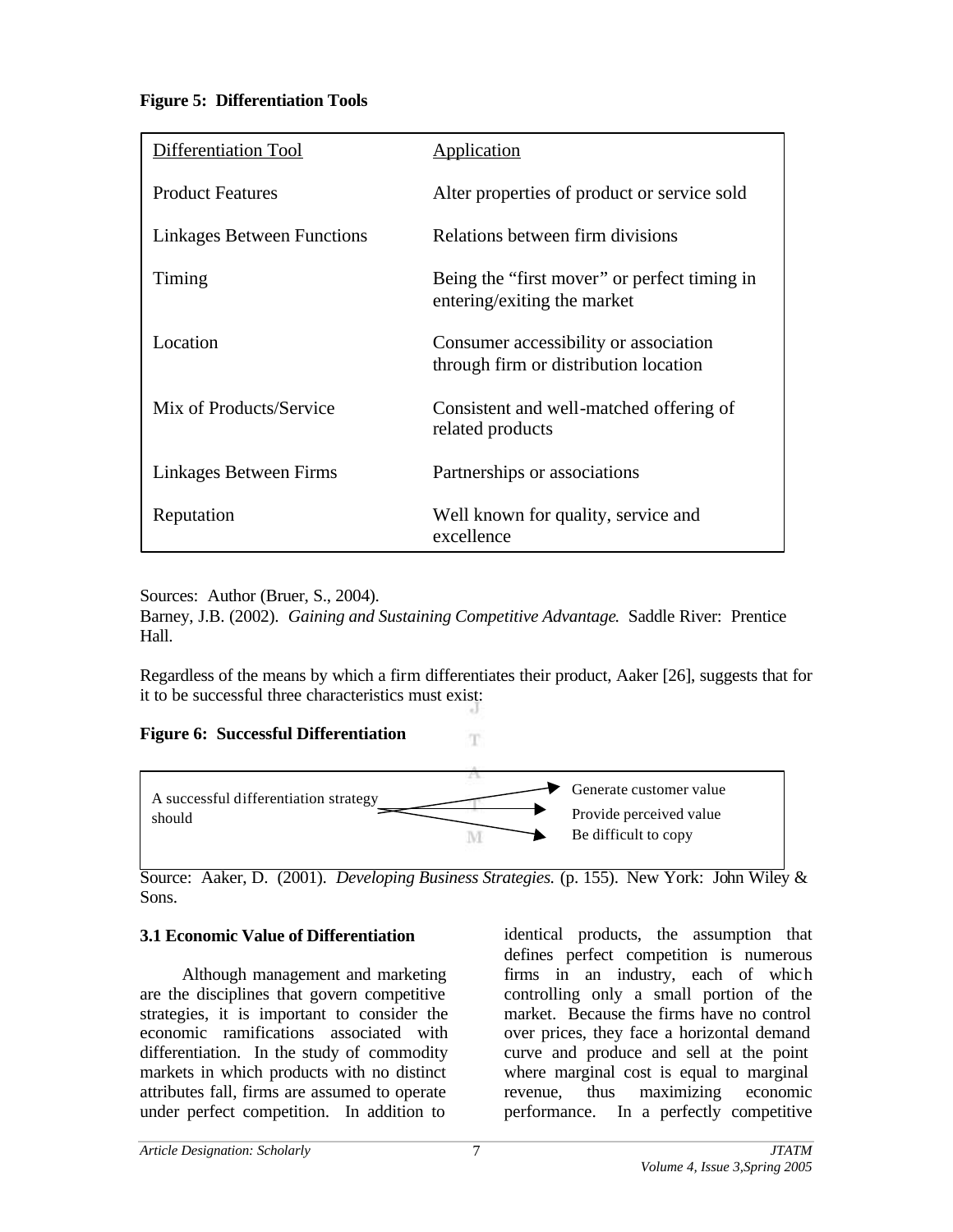market the maximum return that a firm can achieve is normal economic profit. It is the premise of both Porter [20] and Barney [21], that by differentiating a firm's product above normal returns may be achieved.



**Figure 7: Product Differentiation and Firm Performance: The Analysis of Monopolistic Competition**

Source: Barney, J.B. (2002). *Gaining and Sustaining Competitive Advantage*. (p. 278). Saddle River: Prentice Hall.

 $\mathcal{X}$ 

T

A 'n

M

Figure 7 shows how a firm might successfully achieve above normal profits. In selling a differentiated product, it is as if the firm holds a monopoly and therefore operates under monopolistic competition. This differs from perfect competition because the firm is no longer at the mercy of the market price; instead it may be adjusted in such a way that consumer's pay a premium for the unique product being offered. This change is represented by the downward sloping demand curve that demonstrates the decision a firm must make to produce a relatively small quantity and command high prices or produce larger quantities and market them at lower prices. Firms still choose to maximize their profits by producing and selling at the point where marginal cost is equal to marginal revenue. The price that is charged at this point corresponds with the level of demand in the market – high demand means the firm may charge higher prices, conversely, low levels of demand result in decreased prices. The key difference in this model, however, is that if the firm's average total cost is below the price it can charge, then the firm selling the differentiated product can earn an abovenormal economic profit.

The diagram given in figure 7 shows four important lines MR (Marginal Revenue), ATC (Average Total Cost), D (Demand) and MC (Marginal Cost). The intersection of MR and MC is used to determine the quantity that should be produced (Qe) and prices charged (Pe) to maximize profits. Because the demand for the good is high enough that the price charged exceeds the ATC, the firm achieves above normal profits. The actual amount can be determined by multiplying the price x quantity of the darkly shaded region above. Normal profits could be calculated by the same method, but with the figures represented in the lightly shaded region.

#### **3.2 Differentiation Strategies**

Exploration of differentiation strategies has led to the development of ways in which a product or firm might create a unique offering that commands a price premium. The next concern that must be addressed for firms that choose to implement this strategy is how to maintain or *sustain* this competitive advantage and avoid imitation by others, thus bidding away the above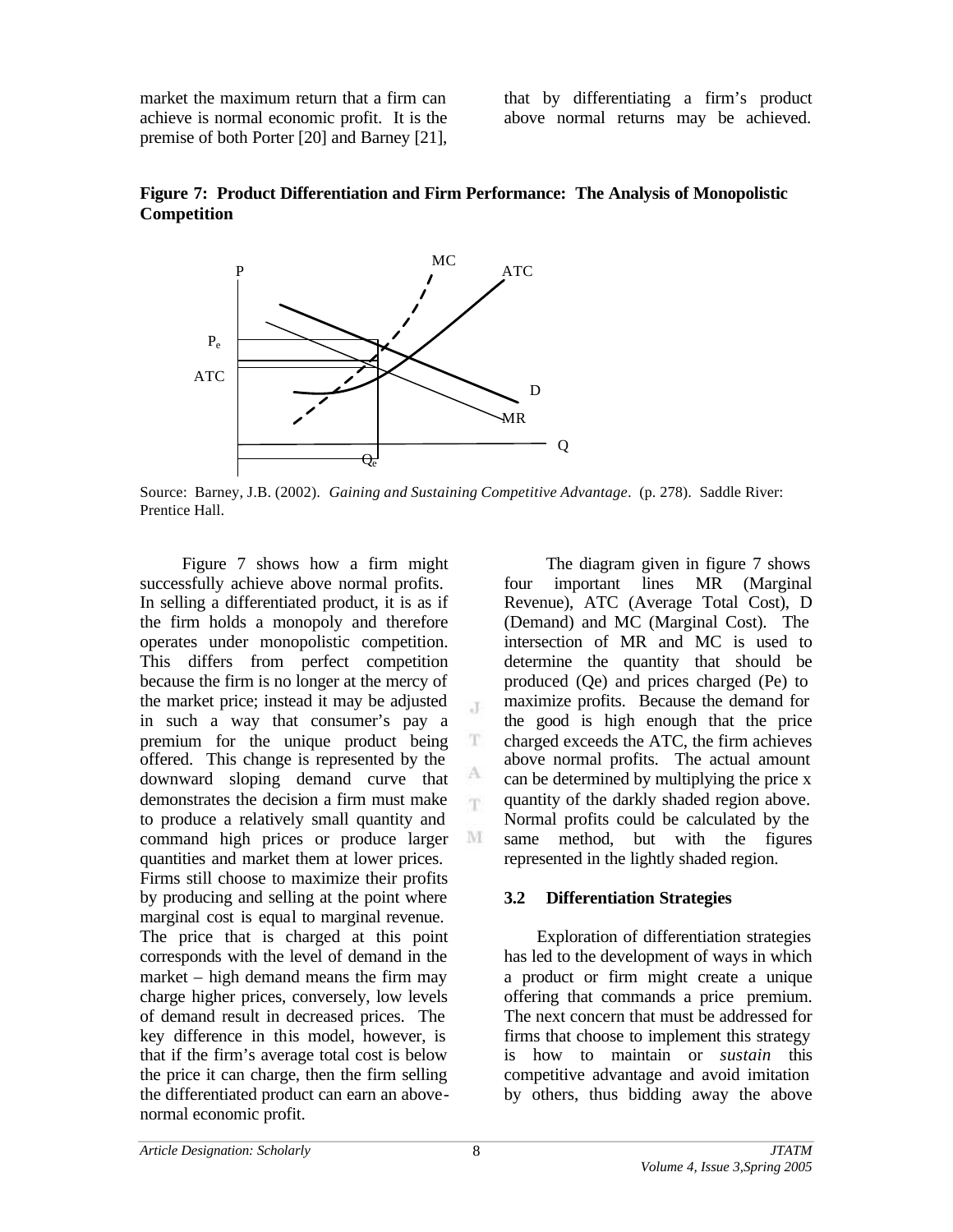average profits that drove the firm to invest in uniqueness.

The rarity and costliness to imitate a product differentiation strategy are what ultimately determine the long-run sustainability of the market position [27]. Of the seven potential different strategies given, each offers a varying level of defense against product imitation – whether through direct duplication or substitutes. Often product duplication is a simple accomplishment for rival firms as new products are made public and the unique features can be identified and reproduced or improved. The threat of duplication is difficult, if not impossible, to overcome if firms are focusing their differentiation on product features, product mix, links with other firms, product customization, complexity, or consumer marketing. Duplication of all of these efforts do not come with the same ease, rather it is often costly and difficult to accomplish.

One strategy that is more costly to duplicate is the linkages across functions in a firm because it is often difficult to duplicate the corporate culture or environment that successfully internalizes such communication and teamwork. Timing is also difficult to duplicate for such an advantage is often arrived at by luck or a history of predictors that are individual to that firm. Location, like timing is unique in that a similar strategy might be implemented, but can never be precisely duplicated. Last, and potentially of the greatest importance, is firm or product reputation. According to Barney [21], "a firm's reputation is actually a socially complex relationship between a firm and its customers, based on years of experience, commitment, and trust" (p.270). This is perhaps the only strategy that cannot be earned quickly or readily bought and sold.

Armstrong and Kotler's [28] approach to differentiation takes on more of a marketing strategy and is divided into four major areas of differentiation:

| Product         | Service         | People          | Image           |
|-----------------|-----------------|-----------------|-----------------|
| Differentiation | Differentiation | Differentiation | Differentiation |
|                 |                 |                 |                 |
| Features        | Delivery        | Employee hiring | Images          |
| Performance     | Installation    | $&$ training    | <b>Signs</b>    |
| <b>Style</b>    | Repair          | Customer        | Symbols         |
| Design          | Customer        | contact         | Logos           |
| Consistency     | training        | Competence      |                 |
| Durability      | Consulting      | Courtesy        |                 |
| Reliability     | services        | Communication   |                 |
| Reparability    |                 |                 |                 |

## **Figure 8: Market Differentiation Strategies**

Sources: Author (Bruer, S., 2004).

Armstrong & Kotler (2000). *Marketing: An Introduction*. Upper Saddle River: Prentice Hall.

*Article Designation: Scholarly JTATM* There is a great deal of overlap among the strategies of Armstrong [28], Barney [21], Porter [20] and Trout [29], most notably the similarities within product, service and staffing strategies. The difference that should be most strongly noted and is the focus of the next section of this paper is *image differentiation*. This

strategy differs in that firms or products are perceived uniquely by consumers due to differences in images, symbols, logos or signs, also referred to by Armstrong and Kotler as *brands*. As the number of choices in the marketplace have increased, the importance of branding has become increasingly obvious (Note: See Appendix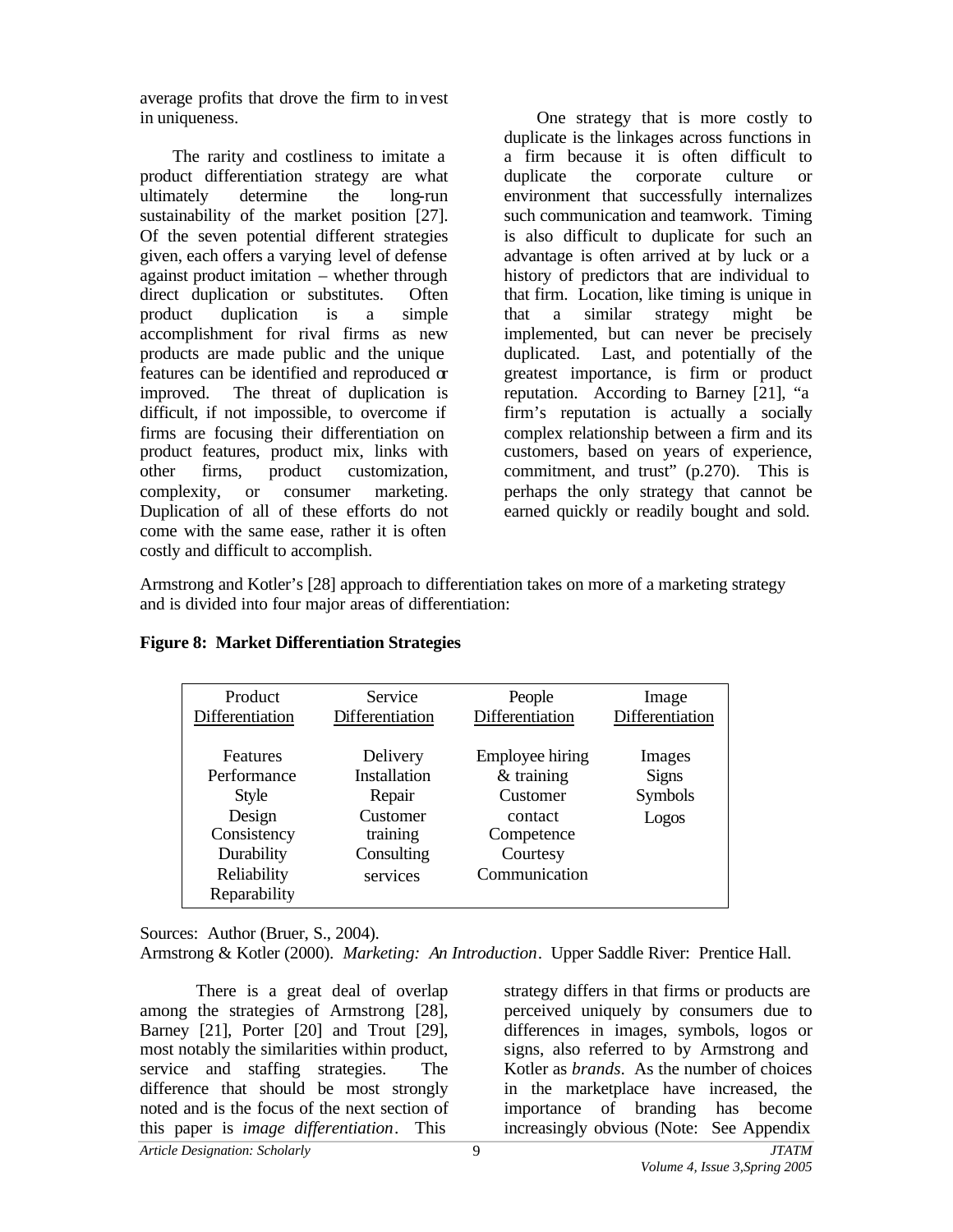2). With the proliferation of products under a single category, it is obvious that differentiation purely on product attributes or other replicable offerings make it difficult to evade rivalry and direct price comparison, but by creating a unique position in the mind of customers through the use of brands it is possible to achieve and sustain a firm's differentiated advantage. According to Hitt, Ireland and Hoskisson [30], brands are of increasing worth because they are intangible assets that are difficult for competitors to understand and imitate. The subsequent sections will discuss brand marketing, different types of brands and the significance of each application.

#### **4 BRANDING**

#### **4.1 Branding Defined**

A brand, as defined by Keller [31], is "a product, but one that adds other dimensions that differentiate it in some way from other products designed to satisfy the same need. These differences may be rational and tangible – related to product performance of the brand – or more symbolic, emotional, and intangible – related to what the brand represents" (p.3). Mariotti [32](1999) defines a brand as "a

simplified 'shorthand' description of a package of value upon which consumers and prospective purchasers can rely to be consistently the same (or better) over long periods of time. It distinguishes a product or service from competitive offerings" (p.13). The definitions offered throughout the various articles and books on branding are quite different and abundant, but the commonality among them all is that they provide manufacturers and retailers a means by which they can enter the mind of the consumer as with some sort of differentiated value.

Nearly as numerous as brand definitions are the categories by which a brand might be organized. Listed below is a compilation of brand groupings followed by an explanation of each category.

| <b>Brand</b><br>Classifications | <b>Brand Market</b><br>Positions | <b>Brand</b><br>Type | Other         |
|---------------------------------|----------------------------------|----------------------|---------------|
| Corporate brands                | Primary brand                    | Product brand        | Channel brand |
| House brands                    | Secondary brand                  | Service brand        | Own-label     |
| Range brands                    | Tertiary brand                   | Personal brands      | Co-branding   |
| Product brands                  |                                  | Organizational brand |               |
|                                 |                                  | Event brand          |               |
|                                 |                                  | Geographical brand   |               |

J

#### **Figure 9: Brand Terminology**

Sources: Author (Bruer, S., 2004)

Nilson, H.N. (1998). *Competitive Branding: Winning in the Marketplace With Value-Added Brands.* New York: John Wiley & Sons.

According to Nilson [33], brands can be classified into several different **categories**: corporate brands, house brands,

range brands and product brands. A *corporate brand* is "a brand symbol covering all activities of a corporation. It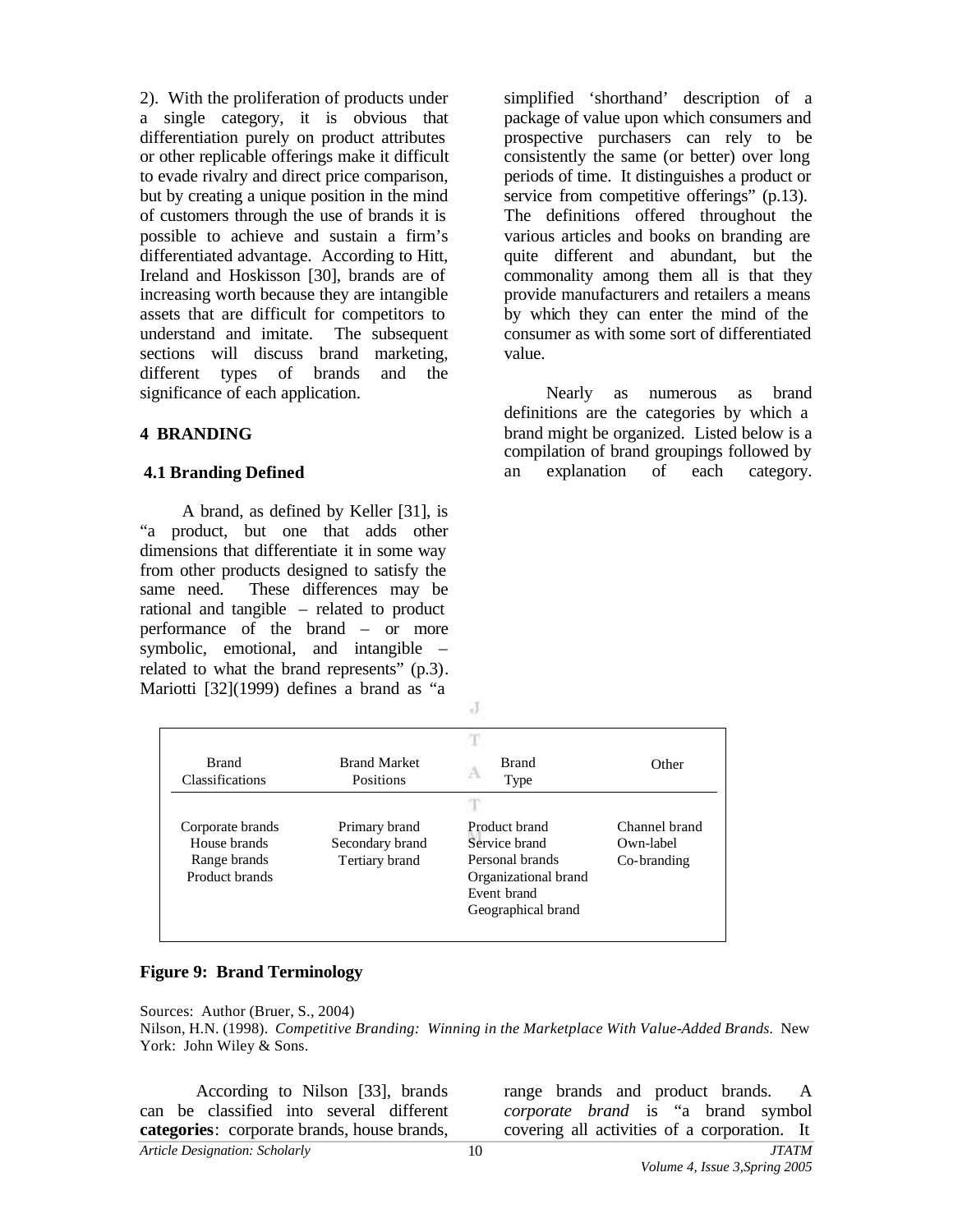clearly and distinctly identifies the one who is responsible for the product or service"(p.29). The purpose of a corporate brand is to answer the questions in a consumer's mind about who makes the product. It gives them further reassurance about the quality of the product, as well as the trustworthiness of the company [34].

Perhaps the most traditional way of branding is the *house brand* [28; 33]. This method uses a name across a wide variety of products. The next level of branding mentioned is the *range brand* that has the purpose of unifying a large range of products. It is often used for a considerable number of products that have common and distinct values that are of a similar nature [35]. The *product brand* strategy is that of a single product and a single brand. This method carries perhaps the most advantages and disadvantages, resulting in the majority of products beginning in such a way [36]. The strategy is valuable if a firm can focus all of its attention on an individual product, however, it is an economic hindrance because of the smaller scale to which one is confined [37].

The next way in which Nilson [33] categorizes brands is according to their **market position**, or how they are situated with respect to the competition. This is broken down into three general categories: primary brands, secondary brands and tertiary brands. The *primary brand* is often referred to as the "market leader" (p. 27). It is typically the first product to pop into the consumers mind when considering a product category. The *secondary brand* is similar to its name – it is second, third or fourth in the mind of consumers. Its basic means of survival is its distribution method. It is not necessarily the brand a consumer would choose within a product category, but it is what is available and therefore gets the sale. Finally, *tertiary brands* are those that are produced purely on price competitiveness and hold that spot in the consumer's mind. The products that fall under this category sell under a heavy discount (on average 25- 30%), have average quality and little brand association. They differ from secondary

brands because it is not the goal of manufacturers and retailers to compete with primary brands, but to aspire to customers that are more price conscious.

Yet another way in which Nilson classifies brands is called the *channel brand*. Running a brand policy through the use of channel brands allows a manufacturer to create different products and brand names for various channels [38].

 Finally, Nilson talks about own labels and co-branding. Own labels or private labels are just two names given to a product line which is owned, controlled, merchandised and sold by a specific retailer in its own stores [39]. Co-branding will be the final of Nilson's propositions to be considered. *Co-branding* can occur in two different ways. The first of which takes place when two brands jointly endorse a single product, the second method occurs when one brand endorses the contents of a main brand.

Coomber [40], author of "Branding" suggests that there are six different **types of brands**: product brands, personal brands, organizational brands, event brands and geographical brands. A *product brand*, the definition of which differs from that of Nilson, is a commonly packaged good with a well-known name. A *service brand* refers to that of an intangible services, as opposed to the material things to which the brand might refer. *Personal brands* encompass a range of personalities, typically well-known. Such celebrity fame is then used by firms to associate the name or the individual with the product in an effort to transfer notoriety. Additional personal brands might emerge from the corporation or brand's founder (see Appendix 3 for a list of examples).

An *organizational brand* is one that "becomes an integral part to the strategic planning process." The organizational brand can include charities, political parties and corporate brands. The brand is no longer just a product or service, but becomes the entire organization, or on the other hand, the organization may become synonymous with

J

T A

T M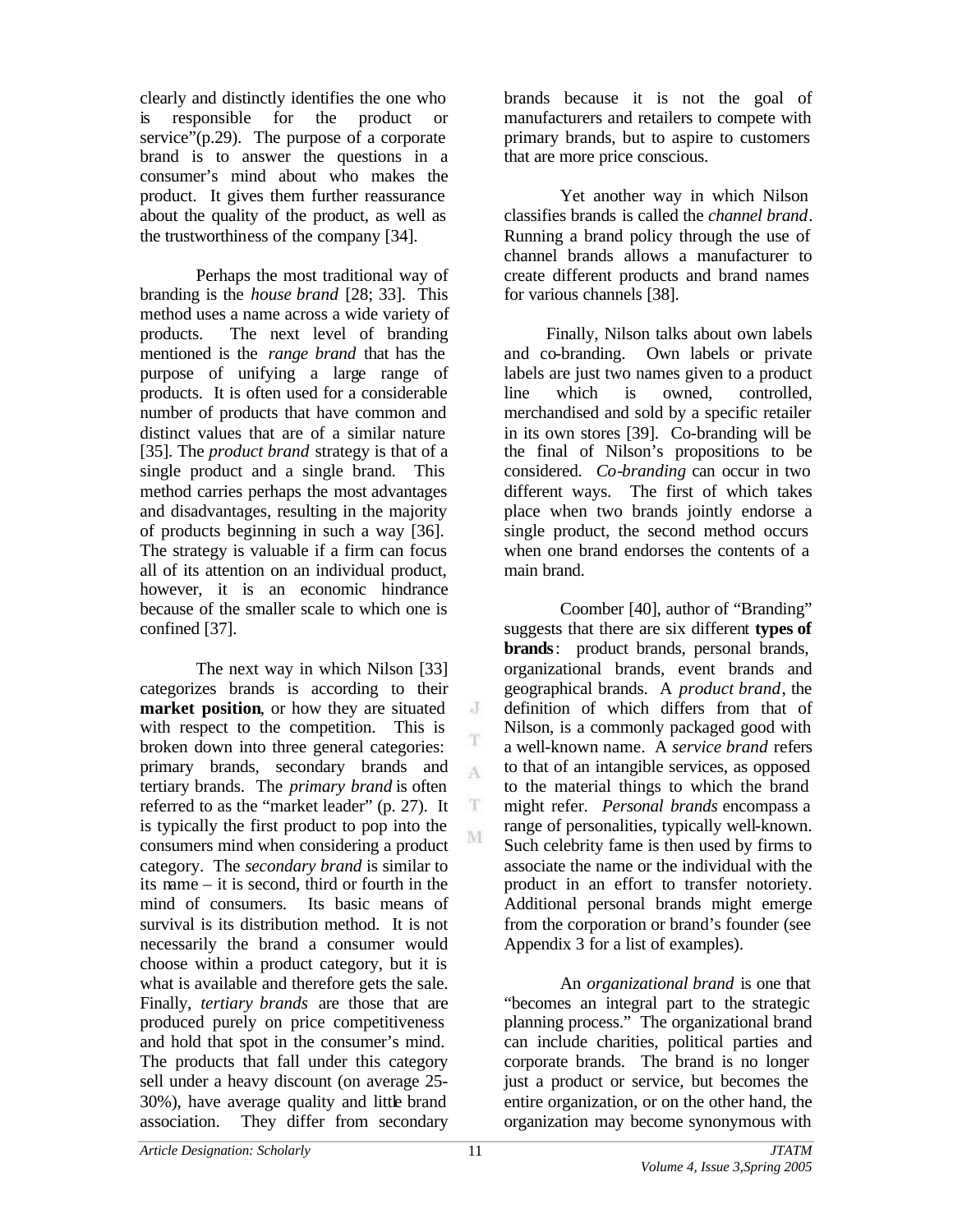product. *Event brands* are described as those that have taken on lives of their own and are promoted as stand-alone brands. Events that typically become their own brands are concerts, tournaments and races Finally, *geographical brands* are often used in or for major tourist attractions by the leisure industry. Further brand categories are presented in a model in Appendix 4.

## **4.2 Brand Identity**

According to Randall [41], there are many different dimensions of a brand and in order to better understand the various aspects, it is first necessary to differentiate brand image and brand identity (to avoid any confusion in the remainder of the paper, a glossary of branding terms are given in Appendix 5).

"*Brand image* is what exists in the minds of consumers. It is the total of all the

information they have received about the brand – from experience, word of mouth, advertising, packaging, service and so on – modified by selective perception, previous beliefs, social norms and forgetting." (p. 7)

"*Brand identity* is what we [marketers] transmit to the market place – it is what is under our control, provided that we understand the essence and expression of our brand." (p. 7)

According to Figure "Branding Essence," various dimensions of a brand – functions, personality/image, differences and sources - determine the brand's essence. The essence is what is held in the consumer's mind – the brand image. If any of the brand dimensions are incoherent, then the brand image is no longer consistent with the identity that the firm wishes the brand to present and the dimensions of the model must be scrutinized and "tweaked."



**Figure 10: Branding Essence**

Source: Randall, G. (1997). *Branding: A Practical Guide to Planning Your Strategy.* London: Kogen Page Limited.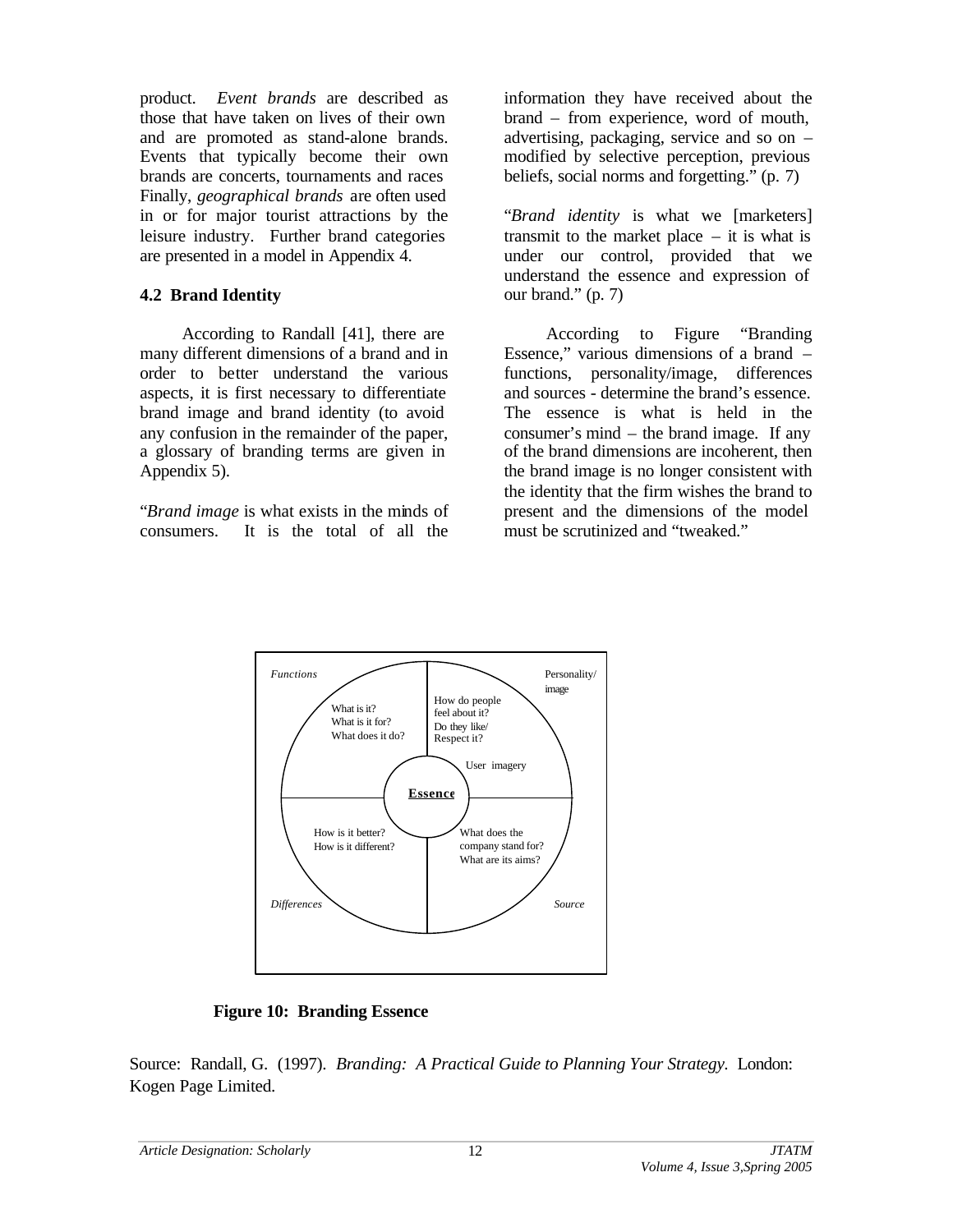The idea that brand essence is what is held in the consumer's mind is contradicted by Aaker and Joachimsthaler [42] who suggest that it is instead the brand's vision or "a single thought that captures the soul of the brand." It is proposed that the vision is created with the consumer in mind. A model of brand identity and how brand essence fits into the strategic planning of a firm can be found in Appendix 6.

#### **4.3 The Lifecycle of Brands and Products**

Brands, unlike individual products, are considered to have infinite life (42; 43; 44]. This thought is defended by the fact that products often have finite life or are only protected by patents for a limited period of time, whereas trademarks if registered and maintained properly can go on indefinitely. The lifecycle and its relationship to branding, however, is extremely important to marketers and manufacturers as it can help in extensions and revitalization [45].

Three different types of expansion can be made through the use of brands: line extensions, brand extensions and image transfer [43]. *Line extensions* typically occur through the product category in which it already resides through the use of functional, expressive and central values that are similar to those of the original product (examples would fall under range brands*).* 

*Brand extensions* result from the broadening or lengthening of current product offerings into products that may not be similar, but require similar values by the consumer. Finally, *image transfer* is a case where the brand is not necessarily defined by its functional values, but by expressive and central values, and is therefore able to go beyond category limitations and can bridge a range of product types. A new product can be launched into the market more cheaply as marketing dollars are spread over a larger number of products. This can help a firm with products or brands that are "dying off" or losing equity in the eyes of consumers [43]. Unfortunately such use of the already existing brands needs to be well thought out and used sparingly as the brand might become diluted, consumers potentially become confused and your new products might cannibalize the current offerings [32].

## **4.4 Significance of Branding**

As indicated by Murphy [46], brands are valuable to firms at two different levels: 1) as a credible guarantee to consumers of value and satisfaction that evoke sales and future cash flow through loyalty; and 2) as a strategic position by manufacturers to communicate with consumers and gain control over distributors and retailers. Keller [31] separates the importance of brands into how they benefit the consumer and the manufacturers:

| <b>Figure 11: Roles That Brands Play</b> |  |  |  |  |
|------------------------------------------|--|--|--|--|
|------------------------------------------|--|--|--|--|

| <b>Consumers</b>                              | <b>Manufacturers</b>                                    |
|-----------------------------------------------|---------------------------------------------------------|
| Identification of source of product           | Means of identification to simplify handling or tracing |
| Assignment of responsibility to product maker | Means of legally protecting unique features             |
| Risk reducer                                  | Signal of quality level to satisfied customers          |
| Search cost reducer                           | Means of endowing products with unique associations     |
| Promise, bond, or pact with maker of product  | Source of competitive advantage                         |
| Symbolic device                               | Source of financial returns                             |
| Signal of quality                             |                                                         |
|                                               |                                                         |

J m

 $A$ 

M

Source: Keller, K.L. (2003). *Strategic Brand Management*. New Jersey: Prentice Hall.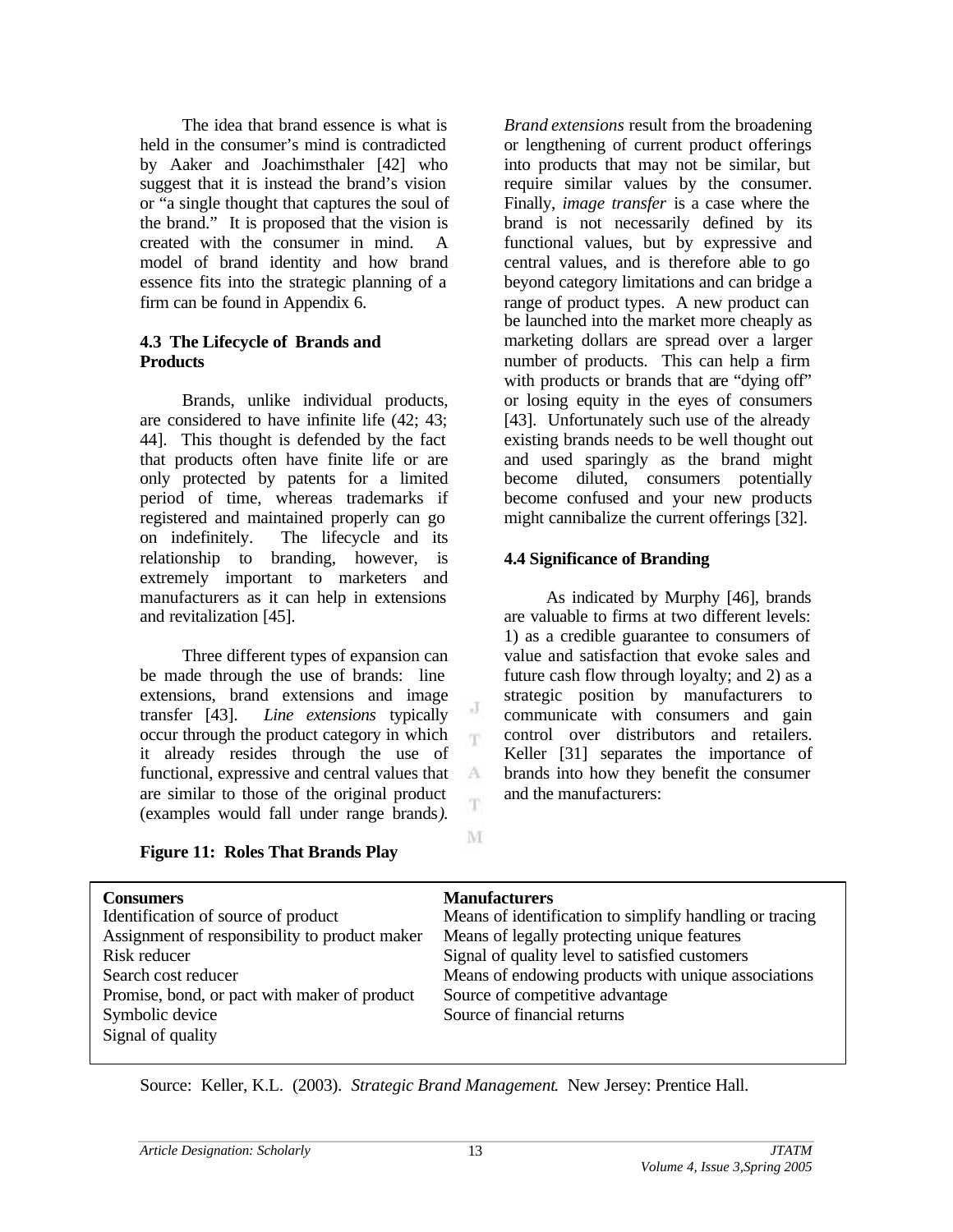D'Alessandro [47], establishes three more reasons for which a company would have an advantage in the marketplace by creating a strong brand. The first is that the very best people want to work for the best brands. The next is that brands help the employees focus and make decisions more easily because the identity the firm is driven to create for customers requires specific strategies to be implemented and actions to be taken. Finally, he suggests that as employees derive a sense of belonging, direction and purpose through the brands, and do more than they otherwise would have believed they could to make the brand and firm a success. In addition to those intangible factors, Appendix 6 lists a variety of benefits. Taking a different look at the

implications of successful brands, Aaker and Joachimsthaler [42] consider the financial outcomes to a firm. They suggest that firms are no longer victims of vicious price competition because their products are not seen as commodities. Additionally, they offer brand equity to the firm that allows for the brand to be seen as an asset or liability through its name or symbol that may add to or take away from the product or service being offered (see Figure 9). The exact calculations to determine a brand's worth are complicated and not always precise, but they do reflect a fairly accurate representation of the brand's worth to a firm. Appendix 7 gives a list of some of the bestknown worldwide brands as a percentage of the firm's overall worth.

#### **Figure 12: Brand Equity**



Source: Aaker, D.A. (1998). *Strategic Market Management*. New York: John Wiley & Sons. T

## **4.5 What makes a strong brand**

A For a brand to be a success, Stuart [48] identifies four pillars of a strong brand:

- 1. Differentiation: what is its distinctiveness and uniqueness?
- 2. Relevance: is it personally relevant in price, package, form etc.?
- 3. Esteem: does it measure up to expectations: is it special?
- 4. Knowledge: do consumers know and understand the brand?

Source: Stuart J. (1997)"How Great Brands Got to Be That Way." *Advertising Research Council* 

The four pillars are ways in which a brand must be created and perceived in order to be thrive. Mariotti [32], takes a different approach to a brand becoming successful through his "Three Ages of Brands" (Figure 13).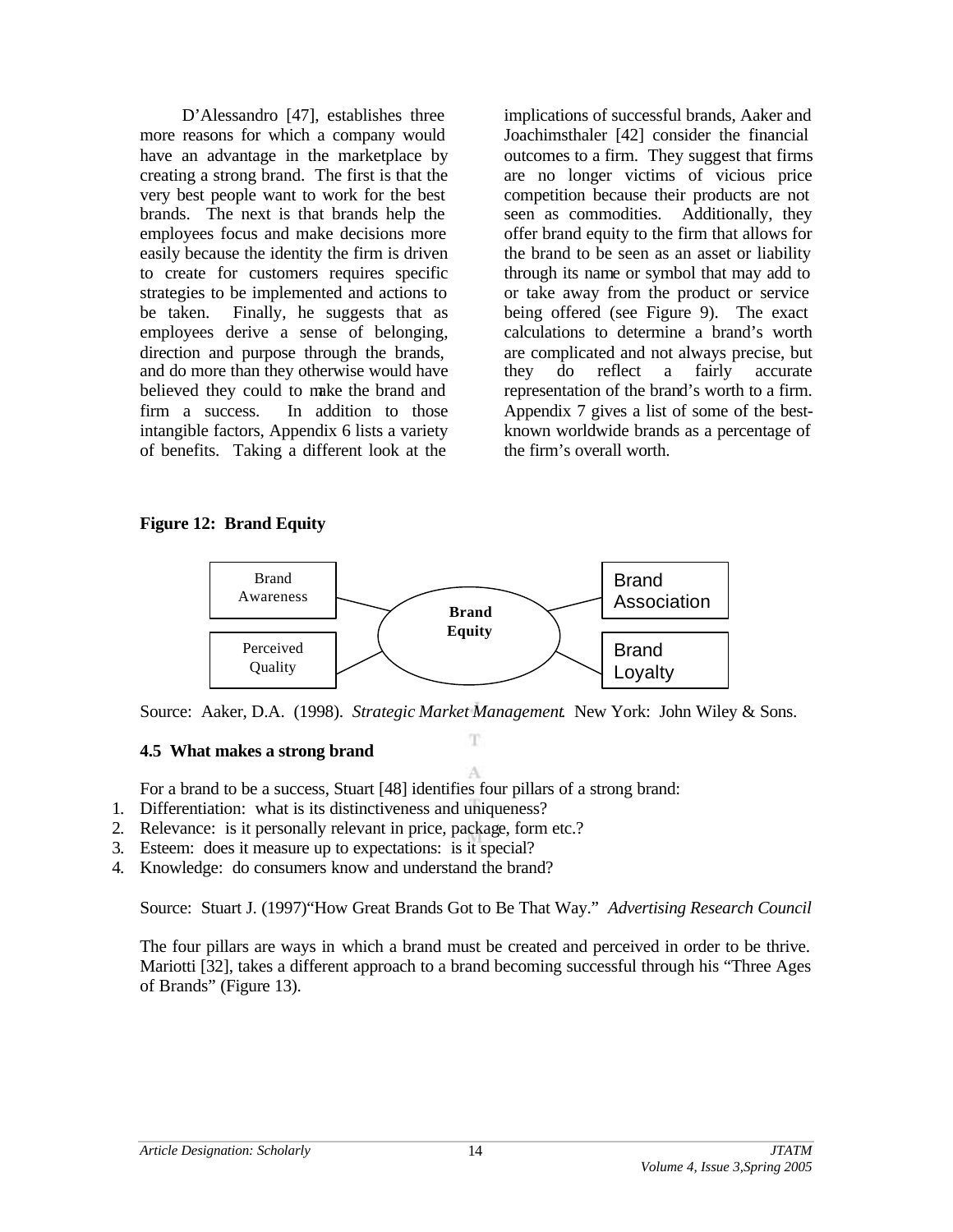|  |  | <b>Figure 13: Three Ages of Brands</b> |
|--|--|----------------------------------------|
|--|--|----------------------------------------|

| <b>Brand Age</b> | <b>Description</b>                    | <b>Objective</b>                                                                |
|------------------|---------------------------------------|---------------------------------------------------------------------------------|
| First Age        | To differentiation<br>show ownership  | Capture as large a share of consumer's<br>wallets as possible                   |
| Second Age       | Value, status $\&$<br>identity emerge | Capture as large a share of consumer's<br>minds as possible                     |
| Third Age        | Become ideologies                     | Capture the largest possible share of<br>consumer's lives, and even their souls |

Sources: Author (Bruer, S., 2004).

Mariotti, J. (1999). *Smart Things to Know About Brands & Branding.* New Hampshire: Capstone US.

 $\cdot$ T

m.

A 'n.

M

#### **4.6 Differentiating Products Through National Labels and Private Brands**

Two major categories of branded apparel exist in the store today – national brands and private labels [49]. Note: The remaining product is considered unbranded or generic). One of the key issues in the global retail world is the current trend from national brands toward private label goods and the question of who will have control the suppliers or the retailers. The Private Label Manufacturers Association – PLMA [50] conducted a study showing a 25% increase in store brand sales over the last five years with continued growth projected. Specifically, there was a rise from 36 billion dollars in 1996 to over 50 billion dollars in 2000. In the recent past, national brands have been the consumer's choice of product, but lately, whether it is from consumer demand or retailer push, the share of private label on the retailer's racks and in the consumer's closets has been rapidly rising. In a poll by Brand Keys, a market-research firm, almost 61% of consumers said highend apparel logos and labels are less important to them now than in years past [51].

The name "private label" is just one of many given to a product line which is owned, controlled, merchandised and sold

by a specific retailer in its own stores [39; 52; 53]. Others include store brand, proprietary brand, own label or dealer owned label.

The question mentioned earlier by many suppliers and retailers is about the rise of private-labels and whether this trend will continue. According to [32], the store brand phenomenon seems to follow the economic trends of the market in that as the economy begins to soften, the amount of private-label goods sold will increase. Affirming this belief is the appeal of store brands to consumers due to their lower costs. Such lower costs cause a high correlation between the private label purchases and personal disposable income – as an individual's disposable income rises, the less likely they are to buy private labels and the more likely they are to purchase national brand products [31; 53;54; 55; 56].

When creating a private label program, retailers use two different methods – 1) buy or license existing brands, thereby piggybacking off an existing name recognition and advertising campaigns or 2) develop their own brands from the start [31]. Examples of these two methods are plentiful and will now be discussed in some detail.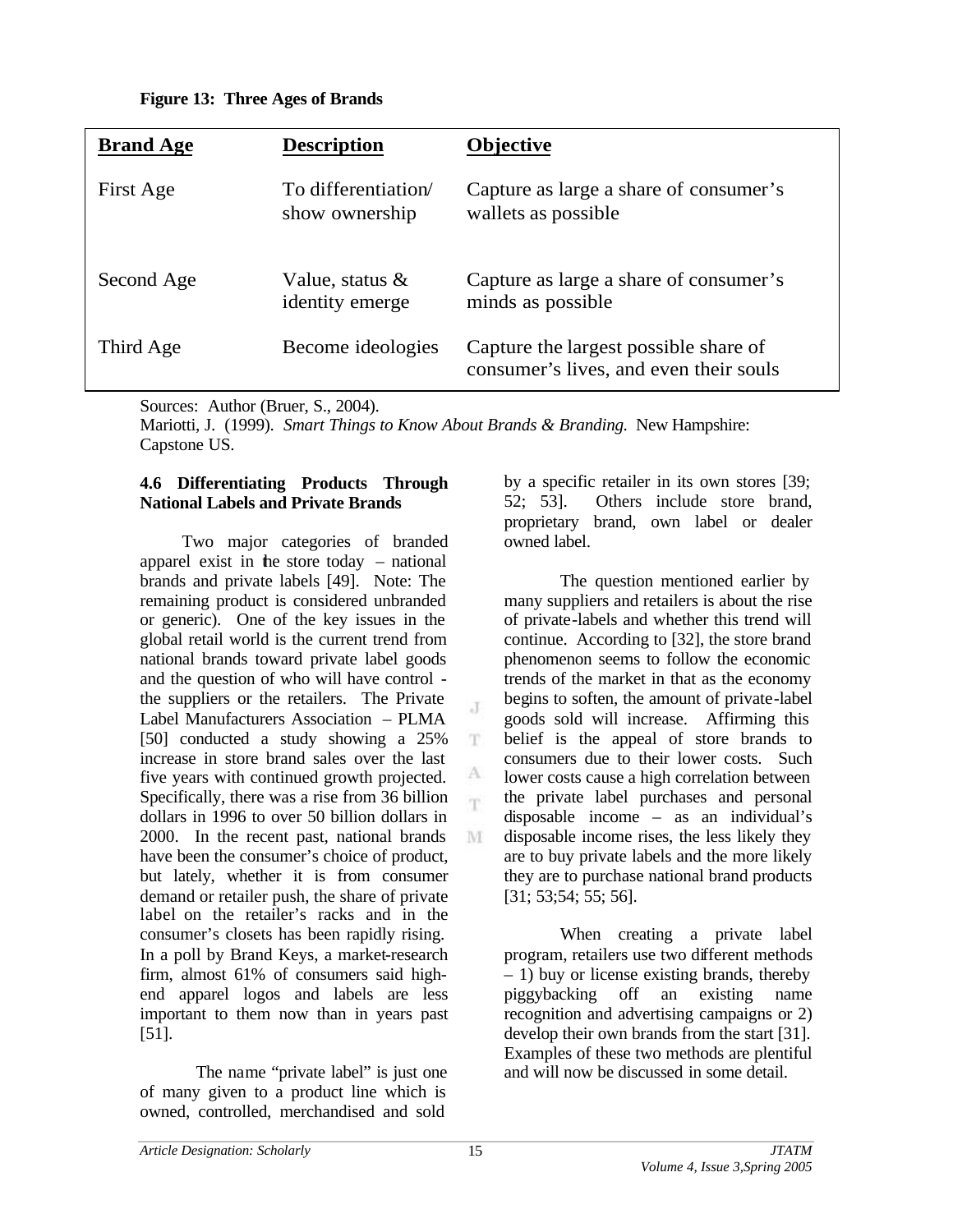## **4.7 Brand Models**

Though a variety of brand models are seen throughout the literature, six will be considered in this analysis. The first "Brand Identity Planning Model," pictured in Appendix 4, was presented by Aaker and Joachimstha ler [42]. It presents a structure by which a firm may analyze the three components that shape the competitive environment – customer, competitor and self. From there, the way in which the brand will appeal to the consumer and compete with other brands may be selected from twelve potential categories/identities and then developed through value proposition and further brand building. The final stages include extension and maintenance of the current brand program. A study by Schultz and Hatch [ 54] relied heaviliy upon the models used in the Aaker and Joachimsthaler [42] text when focusing on brand identity, value proposition, and brand positioning.

Keller's brand model [31] " Building Consumer-Based Brand Equity" is shown in Appendix 6 (2002). Keller's model breaks down the equity-building process into three major categories: 1) brand-building tools and objectives, 2) consumer knowledge effects, and 3) branding benefits. Each category is contingent upon the other. The first category requires the organization to choose the elements by which they will create their brand (i.e. logo, symbol, etc.). Once the element(s) is/are selected the firm must determine how to transmit their marketing tool/program to consumers. The second category considers the effect the brand will have on consumer awareness and association – can the brand be easily transferred or recalled and what perception does it leave for consumers. Finally, the model gives consideration to the possible outcomes these strategies may provide. The model proposed by Keller [31] influenced the study conducted by Roberts and Morrison [58]. The elements were considered in their acknowledgement of cobranding. They further used this idea to evaluate consumer's assessment of cobranded products and whether strategic

alliances capture the best parts of brand associations and avoids the negative aspects.

The third model introduced the "4- D Model of Branding" is by Gad [59] (see Appendix 8). This model has four different dimensions that contribute to branding:

Function: concerns the perception of benefits of the product or service associated with the brand

Social: concerns the ability to create identification with a group

Spiritual: the perception of global or local responsibility

Mental: the ability to support the individual mentally

These dimensions are needed to evaluate the brand's potential strengths and weaknesses, but does not only apply to those brands in this specific period of time, rather it can look at future brands as well as those that are already established, but are being evaluated at a strategic level. It is presumed that for a brand to be successful, it must appeal to consumers on all four dimensions. Gad's model was used to legitimize the need for personalization through branding when developing a corporate website in a study conducted by Heldal, Sjovold, & Heldal [60].

Kapferer [61] presents the "Pyramidal Model of a Brand" (see Appendix 9). This model considers a brand as it progresses through time – at the top of the pyramid is the brand's identity or core value which is sustained over the long-run. The middle portion is the way that the identity is communicated to the consumer through the use of labels and symbols. The lower tier is seen as the direct communication method with the consumer  $-$  it is the way in which the brand is first communicated to the public through the use of advertising strategies. Through this model, it is hoped that a brand will evolve from within a firm from the top to the bottom, but with the consumer from the bottom to the top to communicate the value proposition developed by the firm in the top of the pyramid. The model was used as a framework for a study developed by

 $\cdot$  J

T  $\Lambda$ 

T M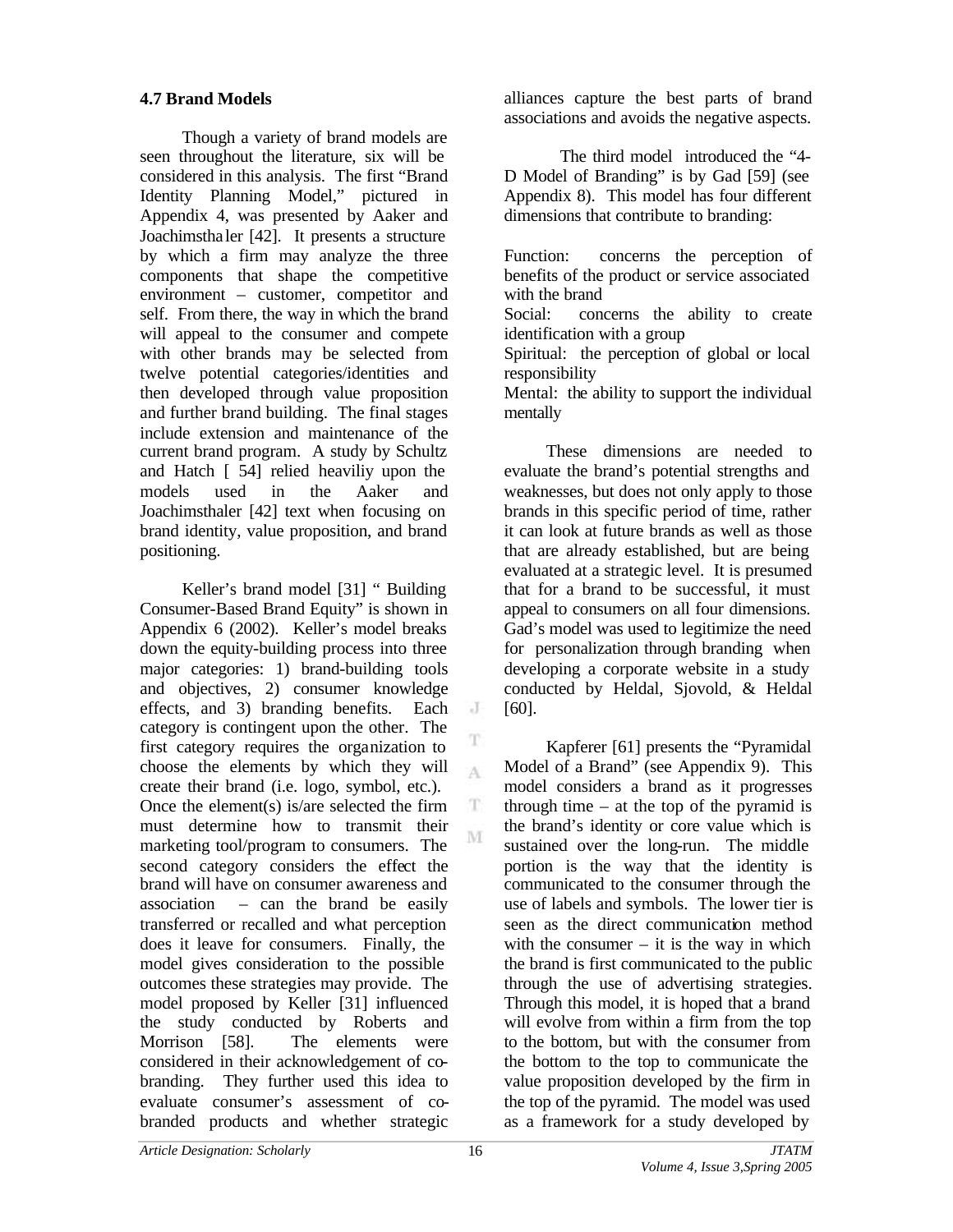Gladden, Milne and Sutton [62] considering the antecedents, brand equity and consequences associated with various components of Division I college athletics and branding.

The fifth model that will be considered is submitted by Knapp [63] through the "Brandstrategy™ Doctrine Process (see Appendix 10). The model is actually a system by which an organization may determine what fundamental principles should be used to develop a brand and how to implement or communicate them to consumers. The first stage, the Brand Assessment, is the period in which the firm investigates how already existing brands are perceived, what consumers desire from a product or brand and how to position these brands (whether new or old) to be successful. Stage two of the model is the BrandPromise which is defined as "the essence of the benefits (both functional and emotional) that current and potential customers can expect to receive from experiencing a brand's products and services." The promise contains both the viewpoint of the consumer and the heart, soul and spirit of the brand that will be communicated in the product offering. Once the promise has been finalized, the Brand Blueprint, which will be used in the actual creation of a brand is developed. The purpose of the blueprint is to determine what sort of message(s) will be sent out to consumers to convey the brand's essence, but does not establish the message itself. Step four, is Brand Culturalization. This stage is imperative to the success of the brand because it is the time where the entire firm (all employees and associates) internalize the beliefs that were determined in the first three stages. Through this new awareness, it is possible for the team members to better communicate the brand to the consumers. The fifth and final step of the doctrine, Creating Brand Advantage, considers how a firm should nurture, enhance and innovate the brand – this stage consists of the actual communication process (may include advertising), what

distribution channels to use and product or line extensions.\*\*

The final model that will be introduced, the Integrated Brand Model, is by Lepla and Parker [64] (see Appendix 11). It is the goal of this model to help a firm build the "most important asset any company has – its relationship with its customers." The model is devised to help companies better understand who they are and how to use this awareness in such a way that they can create more successful brands with greater financial results. The Integrated brand model profiles three levels of activity of all brands. The outer ring – Brand Conveyers – it is the activities that are the nearest your customer and focus on such activities as the products, day-to-day activities and communication or advertising. Many firms choose to focus all of their efforts on this exterior, but it is important to consider the other two layers. The second level, the Brand Drivers, include the principle or base for which all actions and messages are created for the brand, the personality (this was discussed in the different ways a product can be branded in section 5.1) and the associations or value offering a consumer perceives. The innermost ring, Organizational Drivers, includes the firm's mission, their values and history. The two inside layers are important in make it possible to convey a deep and meaningful brand through the brand conveyors (the outer layer). This model is thought to be important because it is possible for all members of the firm to understand and implement. \*\*

#### **5 APPLICATIONS TO THE TEXTILE & APPAREL INDUSTRY**

# **5.1 Differentiation Strategies**

Barney's seven differentiation strategies introduced in section two are

J

T  $\Lambda$ 

T. M

l

Note: Extensive literature search has been conducted to identify sources that have used this model. None have been found to date.

Note: Extensive literature search has been conducted to identify sources that have used this model. None have been found to date.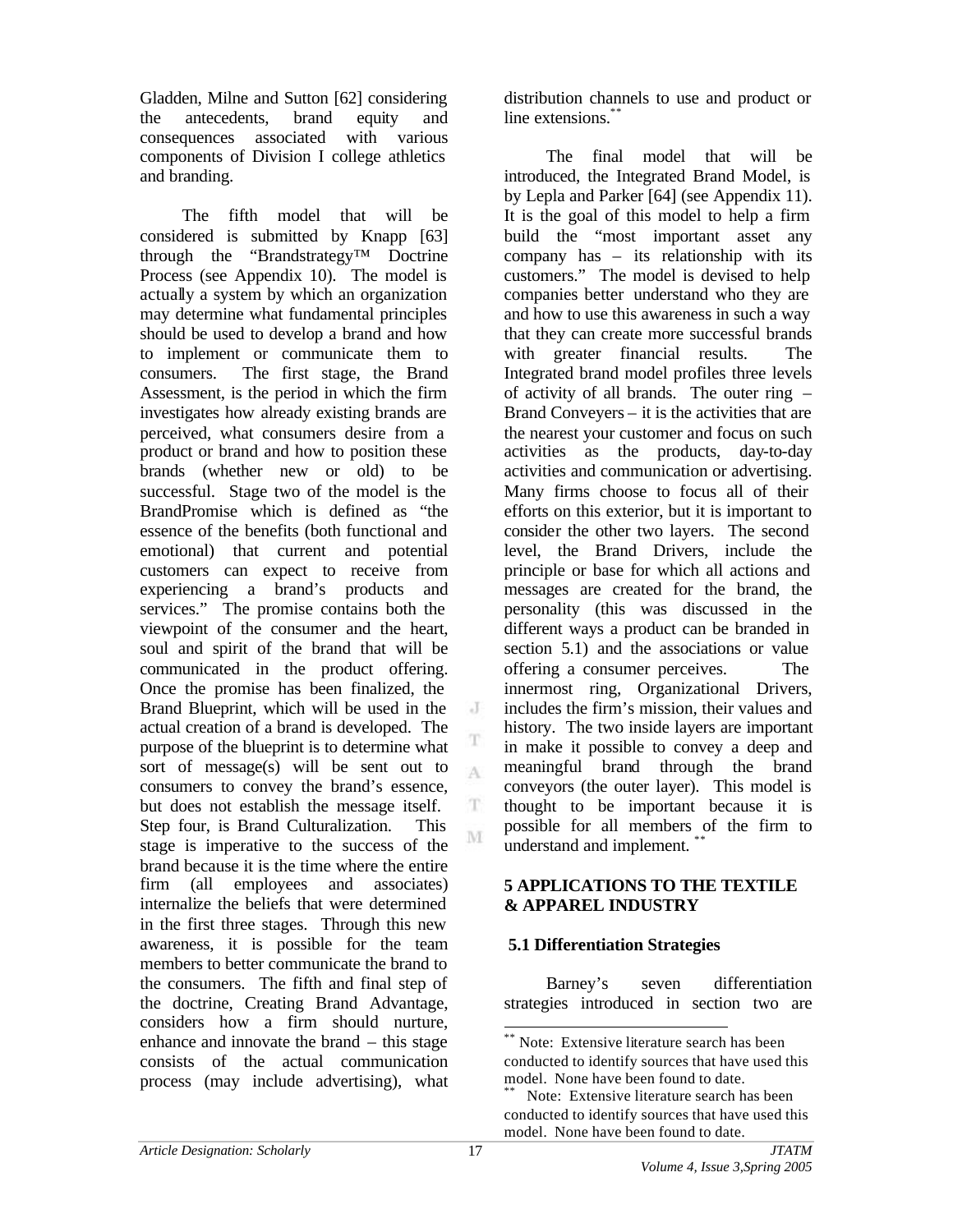applicable to the textile and apparel industry and will be discussed using differential examples obtained through primary (industry interviews) and secondary (trade) data sources.

- 1. Product features DuPont
- 2. Linkages between functions Nordstrom, Wal\*Mart
- 3. Timing Polartec, Zara
- 4. Location Talbot's
- 5. Product mix Ralph Lauren
- 6. Links with other firms Ford, Eddie Bauer
- 7. Reputation Lands' End

## **5.2 Product Features**

An example of how a commodity was made distinct through the use of product features is the StainMaster ™ carpet by DuPont. Prior to this introduction, all carpets were perceived to be quite similar – fabricated by like fibers and methods. The introduction of the new finish allowed DuPont to charge a premium and gain consumer recognition and loyalty [65].

## **5.3 Linkages Between Functions**

The Seattle -based department store Nordstrom has tried to link sales, service, and buying functions to ensure customer satisfaction. By involving sales and service with the buying office, it is possible for those in purchasing to equip the stores with merchandise that is more in-line with customer wants. Knowledge of consumer satisfaction with products can come from salesperson interaction with the client, as well as explanation of discontent with products upon return [66]. Wal\*mart has an excellent system that links distribution centers, suppliers and retailers in such a way to maximize just-in-time inventory management [67].

## **5.4 Timing**

A prime example of a "first mover" within the textile industry is Malden Mills with their introduction of Polartec ™. Malden invests a significant portion of their budget into new product development in an attempt to better service the market with product features they may demand, but others have been unable to provide [68]. Another example includes the international retailer Zara and their ability to offer timely fashion [69]. Every two weeks Zara personnel update the store inventory with goods that are more stylish in color and cut.

## **5.5 Location**

Talbot's, a women's careerwear retailer, locates stores in areas that are not necessarily near traditional shopping centers, rather they are located near the residences of suburban working women that frequent the stores. Such a focus on locating with the convenience of the consumer in mind differentiates the firm from competitors [70]. Production in locations that are attractive to consumers is another instance in which differentiation might exist. An example would be the production of much of high-end shoes and leather products in Italy. Production of identical products might be possible in locations such as China or India, but they do not have the same cache in the mind of the consumer.

## **5.6 Product Mix (not pricing)**

A strong example of product mix is Ralph Lauren and the various uses of the brand name and extensions throughout products in the apparel arena –Ralph, Lauren, Polo, Polo Jean Co. and Polo Sport. Additionally, Ralph Lauren has branched into other areas such as home textiles – furniture, bedding and towels, as well as paints and wall paper.

## **5.7 Linkages Between Firms**

Linkages between firms are obvious with Ford automobile company and the retailer Eddie Bauer. The name Eddie Bauer was used to differentiate Ford SUVs and trucks through minor variations of vehicle interiors and exteriors. The strategy was so successful that it has been imitated by Jeep with Columbia Sportswear and Subaru with L.L. Bean [71; 72; 73].

 $\rm J$ 

T A

 $\mathbf T$ M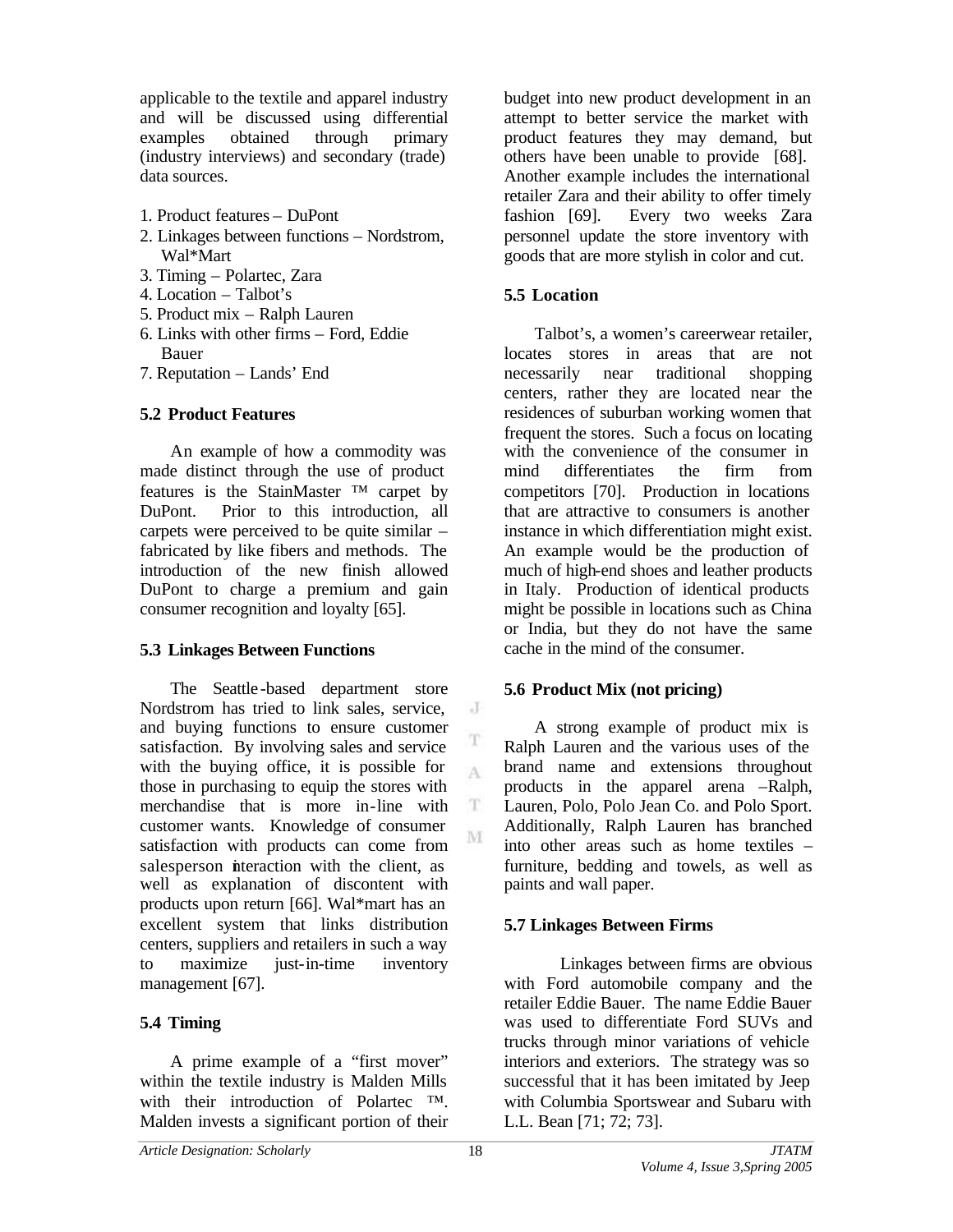## **5.8 Reputation**

An example of a strong retail reputation for both products and their organization is Wisconsin-based Lands' End. The company has developed a reputation that is synonymous with quality and customer satisfaction. To ensure customer confidence in this representation, they offer "Guaranteed. Period." This promise is upheld regardless of the reason for return (which does not have to be given) or the time of purchase (you can return the item even after 20 years of wear) [74].

## **5.9 Life -Cycle Applications to the Textile & Apparel Industry**

The idea that brands can be best managed through further extensions and applications was established in section four through life cycle of life-cycle supervision. Four key types of brands can be created and then "spun-off" into other products and lines. Below are examples of textile and apparel products that have been successful in these efforts.



**Figure 14: Brand Leverage Strategies Used in the Textile & Apparel Industry**

Source: Author (Bruer, S., 2004)

## **5.10 Textile and Apparel Private Labels**

Literature focused on the development of private labels is extensive  $[35; 43; 61; 75]$ , but its reference to textiles and apparel is quite limited. The lack of mention in research is not reflected by an absence at retail, rather private label

proliferation is rampant. Store brands tend to fall in one of two categories – inexpensive or premium, and there seems to be some correlation between the type of retailer and the way in which they market their private label goods [31]. A list of apparel retailers and their store brands is given below: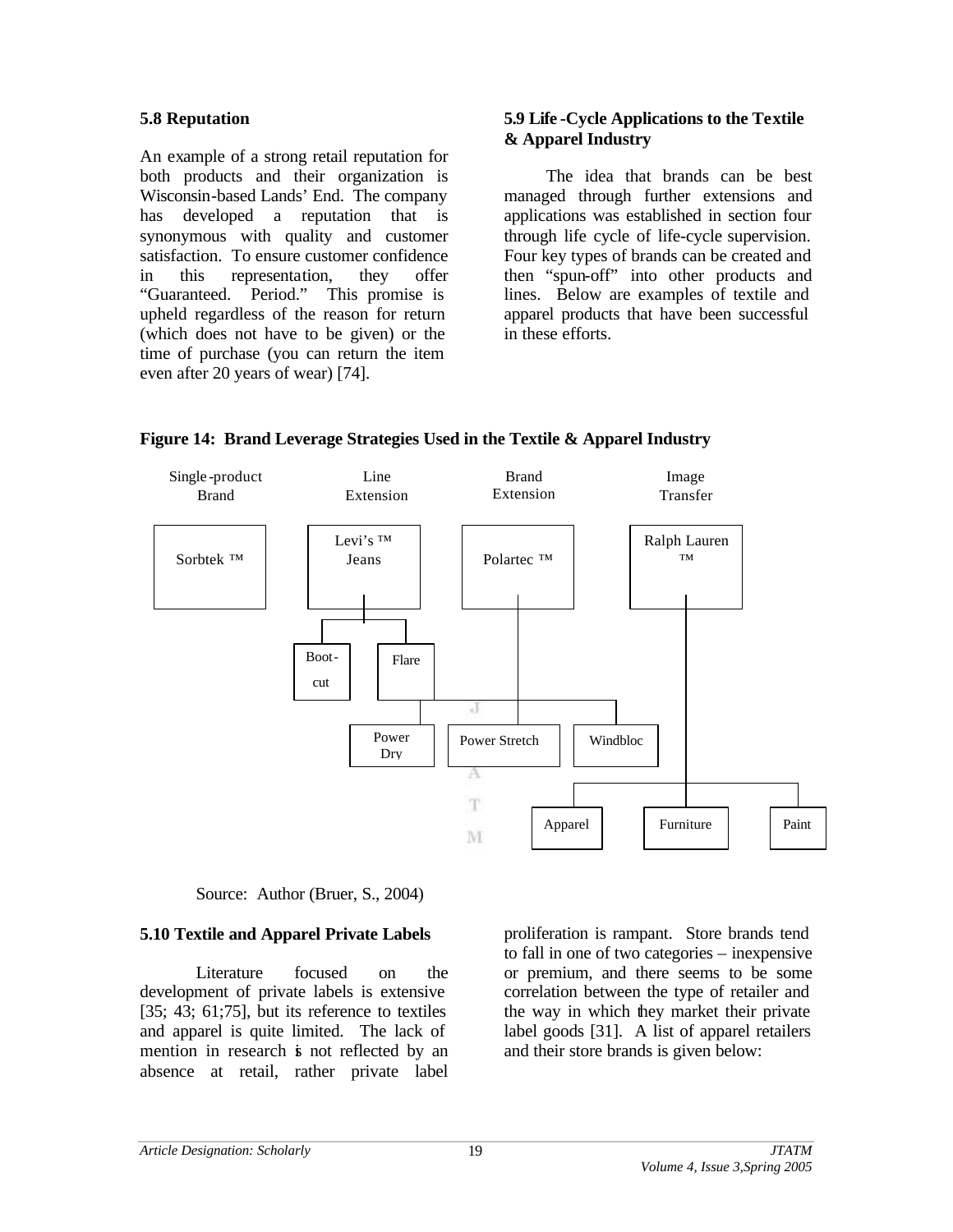# **Figure 15: Private Label Apparel Brands by Channel**

Wal-Mart – Kathie Lee, Catalina, Basic Equipment, Bobbie Brooks, Faded Glory Kmart – Jaclyn Smith, Kathy Ireland, Route 66 and Martha Stewart Target – Mossimo, Xhiliration, Cherokee, Meroa, Meg Allen JC Penney – Arizona, St. John's Bay, Hunt Club, Worthington, Stafford, Home Collection Sears – Canyon River Blues, Lands' End, Just for Women Macy's – INC/International Concepts, Charter Club, Jennifer Moore

Source: Author (Bruer, S., 2004)

It seems that the further one travels down the price continuum from discount retailer to mass merchant to department store, the more exclusively the private label product is priced and promoted. It is well documented that store brand product is less expensive for retailers to carry [76]. This decrease in carrying cost can either be passed on to the consumer, absorbed by the retailer or divided between the two. According to

Keller, the appeal of private label to stores is an average gross margin of 25-30 percent – nearly twice that of national brands. As mentioned before, two different creation strategies may be implemented when developing private labels – development from scratch or purchasing/licensing an already existing name. The following are a series of well-known retailers and their brand strategies.

| <b>Retailer</b> | <b>Brand Name</b>                | <b>Branding Strategy</b> |
|-----------------|----------------------------------|--------------------------|
| Sears           | Kenmore                          | Develop                  |
| Sears           | Lands' End, Structure            | Acquisition              |
| Target          | <b>Mossimo</b>                   | Acquisition              |
| K-Mart          | Kathy Ireland, Martha<br>Stewart | Develop                  |
| Wal*Mart        | Sam's Choice                     | Develop                  |
| Macy's          | <b>Charter Club</b>              | Acquisition              |
| Macy's          | I.N.C. International<br>Concepts | Develop                  |
|                 |                                  |                          |

**Figure 16: Private Label Brand Strategies**

Source: Author (Bruer, S., 2004)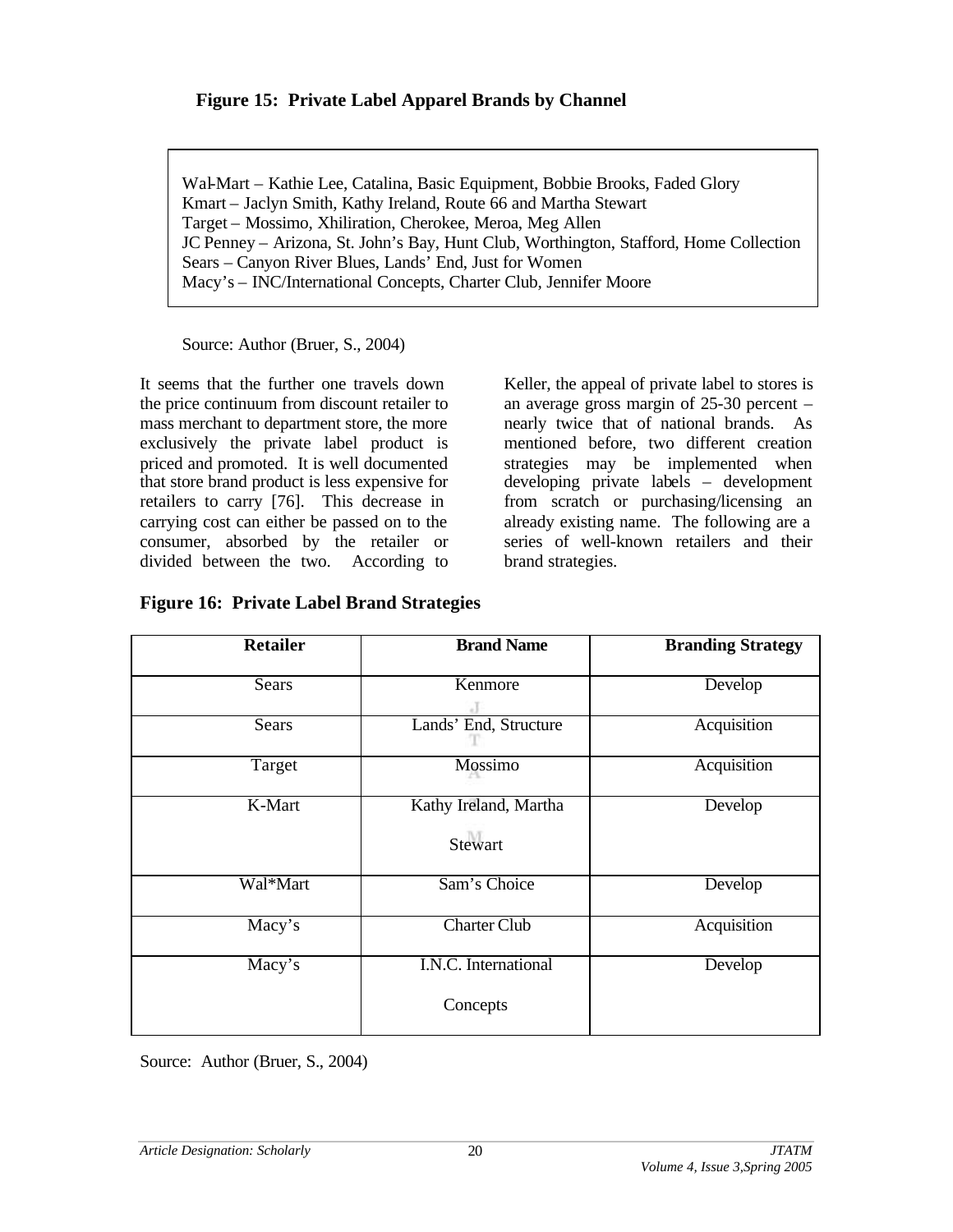# **5.11 Branding Models Applied to the Textile & Apparel Industry**

Using the six models introduced in section 4.7, the following figure provides potential applications to the textile and apparel industry.

## **Figure 17: Branding Mode l Applications to Textile & Apparel Industry**

| Model                                                                               | Application to Textile & Apparel Industry                                                                                                                                                           |
|-------------------------------------------------------------------------------------|-----------------------------------------------------------------------------------------------------------------------------------------------------------------------------------------------------|
| <b>Brand Identity</b><br>Planning Model<br>Source: Aaker &<br>Joachimsthaler (2000) | Assists firms in identifying brand<br>applications to all aspects of the<br>organization (internal/external)<br>Determines best means by which<br>firm will develop brand identity                  |
| <b>Building Consumer-</b><br><b>Based Brand Equity</b><br>Source: Keller (2002)     | Aids firms in developing a<br>continual process that creates<br>equity through the use of different<br>branding strategies<br>Particular strategies are identified<br>base on strengths of the firm |
| 4-D Model of<br><b>Branding</b><br>Source: Gad (2001)                               | Model will serve as a tool to better<br>understand the consumer mindset<br>when observing/perceiving brands                                                                                         |
| The Pyramidal Model<br>of a Brand<br>Source: Kapferer (1994)                        | Model allows firms to understand<br>way in which brand may/will<br>progress throughout time.<br>Enables firm to adjust strategy to<br>meet opportunities or threats                                 |
| The Brand Strategy <sup>TM</sup><br><b>Doctrine Process</b><br>Source: Knapp (2000) | Gives firms a system to develop a<br>brand and implement or<br>communicate them to consumers                                                                                                        |
| <b>Integrated Brand</b><br>Model<br>Source: LePla & Parker<br>(1999)                | Profile three levels of activity with<br>a brand (from internal to external)<br>Helps develop drivers that will best<br>reach the consumer                                                          |

Source: Author (Bruer, S., 2004)

#### **5.12 The Future of Branding**

Although it is difficult, if not impossible, to predict the future of branding, many forecasts have been made. The first is that brands will no longer focus on functional values and attributes that can be

easily imitated, but on values and personality that are important to consumers [43]. Additionally, it is thought there will be growth in branding service goods, with a focus on consistency. It is also predicted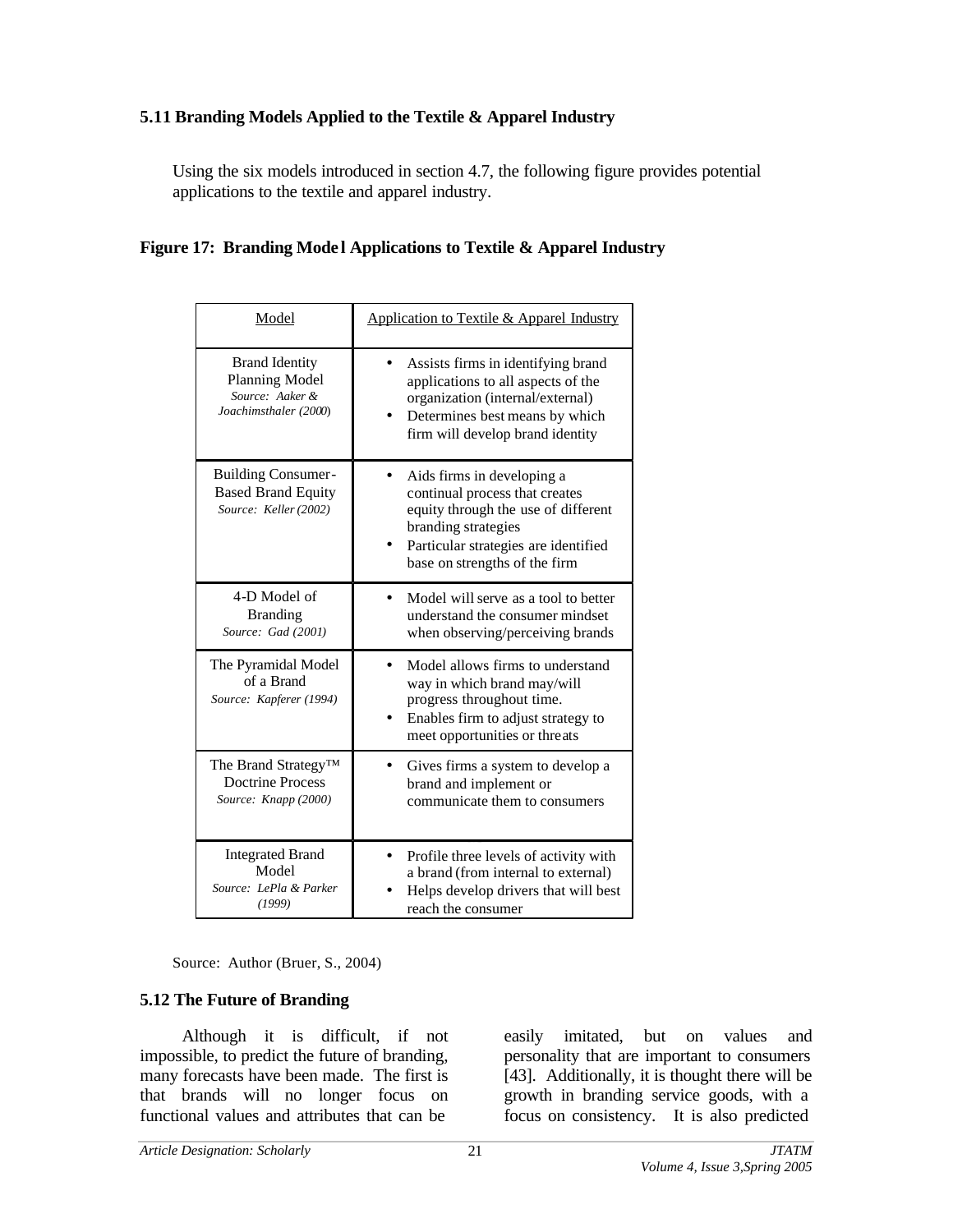that more high-tech brands will enter Interbrand's listing of the most well-known or profitable brands in the world as marketers become more savvy in converting a successful product into a successful brand. Non-traditional brands are also seen as a potential growth area, these consist of such entities as charities and non-governmental organizations. The growth of brands in international markets is thought to be likely as most markets are not as developed as the United States and Western Europe in this marketing trend. As competition continues to increase and the cost of new product development rises, the use of already existing brands will likely help spread the costs of new product launches and line extensions.

Reiterating a great deal of what was established by Interbrand [43], Murphy [75]

#### **References**

- [1] Standard and Poor's. (2004). Textiles Industry Survey [Electronic Version]. *MonthlyInvestment Review, January.*
- [2] Ansoff, H. (1965). *Corporate strategy*. New York: McGraw-Hill.
- [3] Bain, J. (1956). *Barriers to new competition*. Cambridge, MA: Harvard University Press.
- [4] Barney, J. (1986). "Strategic factor markets: expectations, luck and business strategy." *Management Science,* Vol. 32, 1512-1514.
- [5] Conner, K. (1995). "Obtaining strategic advantage from being imitated: When can encouraging 'clones' pay?" *Management Science,* Vol. 41, pp. 209-225.
- [6] FitzGerald, M. & Arnott, D. (2000). *Marketing Communications Classics*. New York: Business Press.
- [7] Palepu, K. (1985). "Diversification strategy, profit, performance and the entropy measure." *Strategic Management Journal,* Vol. 6, pp. 239-255.
- [8] Parrish, E., Cassill, N. and Oxenham, W. (2004).

adds that brand management will likely differ, as consumer's tastes across national borders are quite similar, leading to the sale of a single product to many populations. This homogeneity of product, however, might not transfer through a brand or marketing campaign, instead, we might see different brands attached to products or conveyed in different ways in order to avoid alienating customers. The rise in the number of branded products available to consumers can be either a source of great competition (as the number of suppliers rise, so does the amount of product on the market from which consumers may choose) or greater customer loyalty (with an influx of product means more difficult choices and the possibility that a consumer will repeatedly purchase goods they are initially satisfied with) – the outcome is yet to be determined.

> "Opportunities in the international textile and apparel marketplace for niche markets." *Journal of Fashion Marketing and Management,* Vol. 8, pp. 41-57.

- [9] Peteraf, M. (1993). "The cornerstones of competitive advantage: A resource-based view." *Strategic Management Journal,* Vol. 14*,* pp. 179-191.
- [10] Kildruff, P. & Priestland, C. (2001). "Strategic transformation in the US textile & apparel industries: A study of business dynamics with forecasts up to 2010." *Study conducted by North Carolina Textile Foundation.*
- [11] Parrish, E. (2003). "Niche market opportunities in the global marketplace." *Unpublished Dissertation, North Carolina State University.*
- [12] Little, J. (1989). "Exchange rates and structural change in U.S. manufacturing employment." *New England Economic Review,* Vol. Mar/Apr, pp. 56-71.
- [13] Lord, R. & McIntyre, J. (2003). "Leverage, imports, profitability,

J

T A

T.

M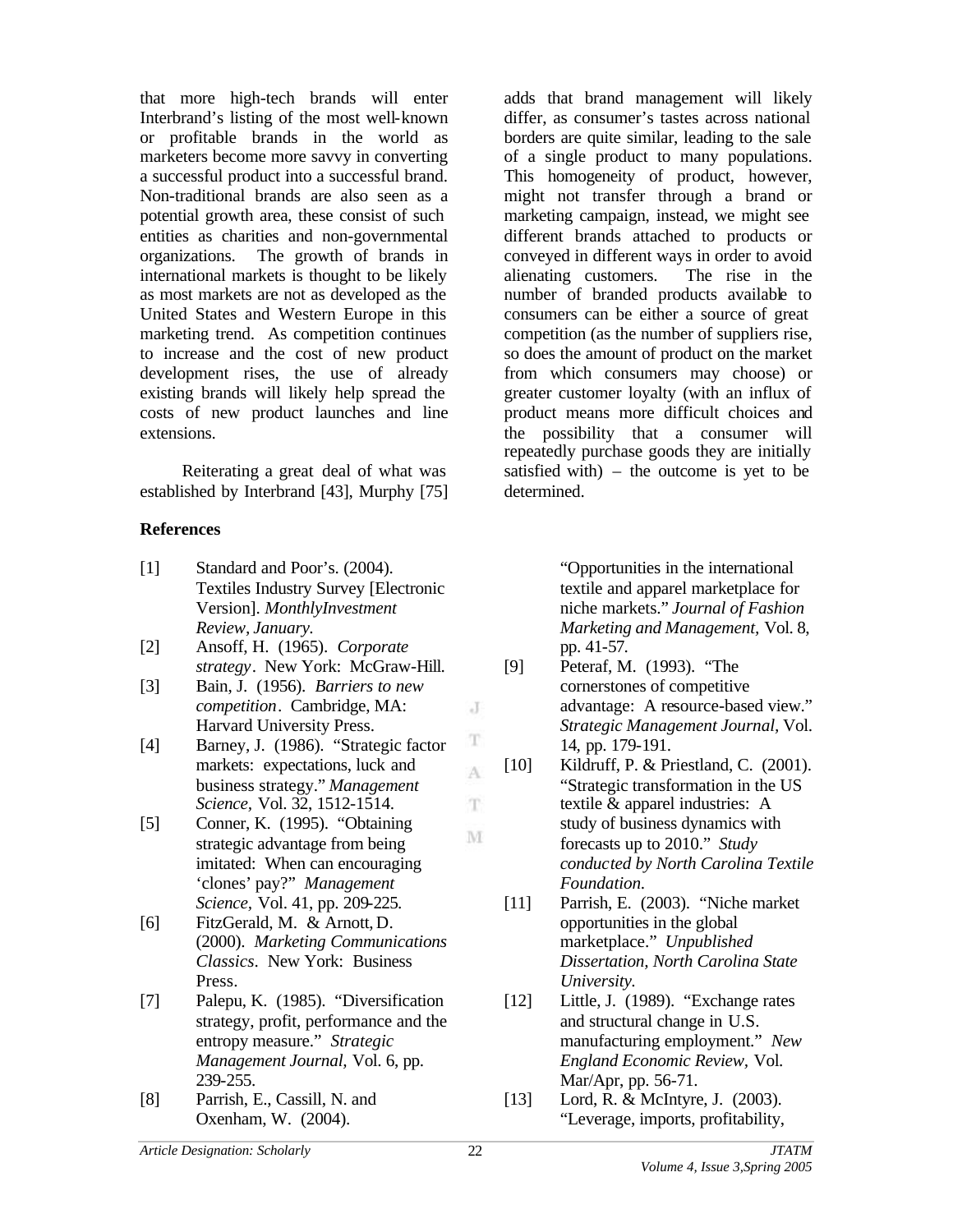exchange rates and capital investment: a panel data study of the textile and apparel industry 1974-1987". *International Review of Financial Analysis,* Vol. 12.

- [14] Tassey, G. (2004). "Policy issues for r&d investment in a knowledgebased economy." *Journal of Technology Transfer*, Vol. 29, pp. 153
- [15] Prystay, C. (2003). "Textile makers shift strategy, china puts southeast asian factories in a competitive pinch." *Wall Street Journal,* Oct 7, 2003. pp. A. 16B.
- [16] Bloom, P. & Perry, V. (2001). "Retailer power and supplier welfare: The case of Wal-mart." *Journal of Retailing* , Vol. 77, pp. 379.
- [17] Dawson, J. (2000). "Viewpoint: retailer power, manufacturer power, competition and some questions of economic analysis." *International Journal of Retail & Distribution Management,* Vol. 28, pp. 5.
- [18] McRee, A. (2002). *An analysis of sub-saharan africa's textile and apparel industries*. Unpublished master's thesis, North Carolina State University.
- [19] Porter, M.E. (1990). *The Competitive Advantage of Nations.*  New York: The MacMillan Press.
- [20] Porter, M.E. (1998). *Competitive strategies: techniques for analyzing industries and competitors.* New York: Free Press.
- [21] Barney, J. (1997). *Gaining and sustaining competitive advantage*. New Jersey: Prentice Hall.
- [22] Cotterill, R. & W. Putsis. (2000). "Market share and price setting behavior for private labels and national brands." *Review of Industrial Organization* , Vol. 17, pp. 17.
- [23] Elliott, C. (2004). "Vertical product differentiation and advertising." *International Journal of the Economics of Business*, Vol. 11, pp. 37.
- [24] Grant, R. (1995). *Contemporary Strategy Analysis: Concepts, Techniques and Applications*. Cambridge: Blackwell.
- [25] Scott, M. (1998). *Value Drivers: the manager's framework for identifying the drivers of corporate value creation*. New York: Wiley.
- [26] Aaker, D. (2001). *Developing Business Strategies* (6<sup>th</sup> edition). New York: John Wiley & Sons, Inc.
- [27] Gripsrud, G. & Kjell, G. (1985). "Structure and strategy in grocery retailing: A sociometric approach." *The Journal of Industrial Economics,* Vol. 33, pp. 339-148.
- [28] Armstrong, G. & Kotler, P. (2000). *Marketing*  $(5<sup>th</sup>$  edition). Upper Saddle River: Prentice Hall.
- [29] Trout, J. (2000). Differentiate or Die. New York: John Wiley and Sons Inc.
- [30] Hitt, M., Ireland, R., & Hoskisson, R. (2001). *Strategic Management: Competitiveness and Globalization.*  Cincinnati: Sout-Western College Publishing.
- [31] Keller, K.L. (1998). *Strategic Brand Management: Building, Measuring, and Managing Brand Equity*. New Jersey: Prentice Hall.
- [32] Mariotti, J. (1999). *Smart things to know about brands & branding.* New Hampshire: Capstone US.
- [33] Nilson, H.N. (1998). *Competitive Branding: Winning in the Market Place With Value-Added Brands.*  New York: John Wiley & Sons.
- [34] Aaker, D. (2004). "Leveraging the corporate brand". *California Management Review,* Vol. 46, pp. 6.
- [35] Butler, S. (2004). "Product-range branding in chemicals, defining the best strategy." *Chemical Market Reporter,* Vol. 265, pp. 21-25.
- [36] Marconi, J. (1993). *Beyond Branding*. Chicago: Probus Publishing Company.
- [37] Schultz, D. (2004). "Understanding total brand value." *Marketing Management* Vol. 13, pp. 10.

J T

A

T M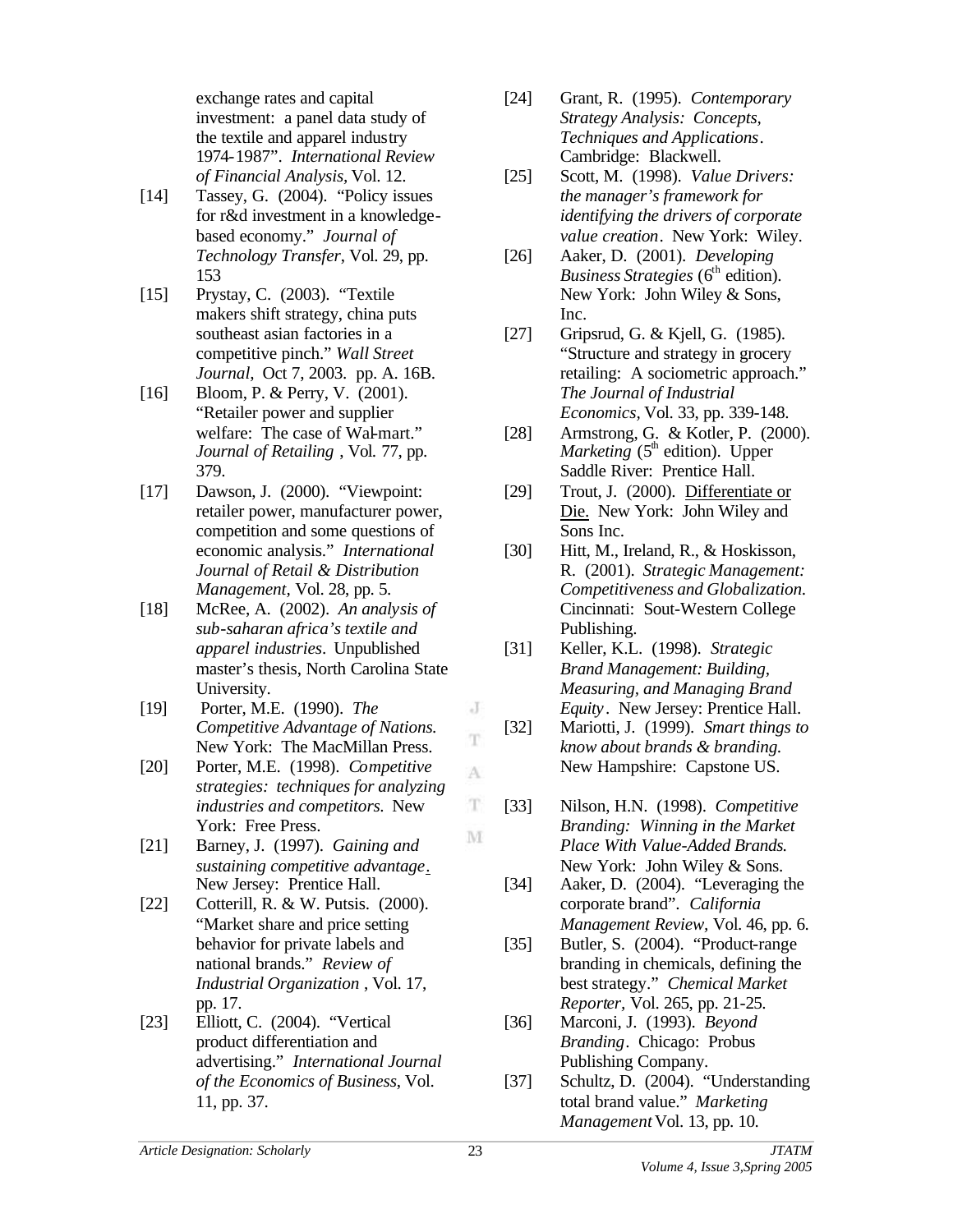- [38] Marconi, J. (2000). *The Brand Marketing Book*. Chicago: NTC Business Books.
- [39] KSA. (2003). *KSA's Private Label Workshop*. < http://www.ksatechnopak. com/Private%20label%20workshop. htm>.
- [40] Coomber, S. (2002). *Branding.*  Oxford: Capstone Publishing.
- [41] Randall, G. (1997). *Branding: a practical guide to planning your strategy.* London: Kogen Page Limited.
- [42] Aaker, D., & Jachimsthaler, E. (2000*). Brand Leadership*. New York: The Free Press.
- [43] Interbrand. (1998). *Brands: The new wealth creators*. New York: New York University Press.
- [44] Stobart, P. (1994). Brand Power. New York: New York University Press.
- [45] Ries, A & Ries, L. (1998). *The 22 Immutable Laws of Branding.* New York: Harper Business.
- [46] Murphy, J. (1990). *Brand Strategy*. New York: Prentice Hall.
- [47] D'Alessandro, D. (2001). Brand Warefare: 10 Rules for Building the Killer Brand. New York: McGraw-Hill.
- [48] Stuart, J. (1997). How great brands got to be that way. *Advertising Research Council.*
- [49] Quelch, J.A. & Harding, D. (1996). "Brands versus private labels: fighting to win." *Harvard Business Review,* January-February*,* pp. 99- 109.
- [50] Private Label Manufacturers Association (2003). "Store brands today." http://www. plma.com/storebrands/sbt03.html.
- [51] Branch, S. (2003, June 12). "Going private (label): store brands go way upscale as designer items lose cachet; \$675 for macy's own sheet." *The Wall Street Journal,*. B1.
- [52] Stanley, J. (2002). "Brands versus private labels." Retail Industry. http://retailindustry.

about.com/library/uc/02/uc\_stanley. 2.htm.

- [53] Steiner, R. (2004). "The nature and benefits of national brand/private label competition." *Review of Industrial Organization,* Vol.24, pp. 105.
- [54] Crain, R. (2003, August 11). "Strong private labels to force a new emphasis on benefits." *Advertising Age*.
- [55] Duune, D. & Chakravarthi, N. (1999). "The new appeal of private labels." *The Harvard Business Review*, Vol. May-June, pp. 41-52.
- [56] Heller, L. (2001, June 4). "Private label plays off low-key, low-price approach." *Retailing Today,* Vol. 40.
- [57] Schultz, M. & M. Hatch (2002). "The cycles of corporate branding: the case of the lego company." *California Management Review,*  Vol. 46, pp. 9-26.
- [58] Roberts, J.H., & Morrison, P.D. "Assessing market structure and company fit based on consumer perceptions in dynamic information technology." *Journal of Business Research*, Vol. 55, Iss. 8, p. 679.
- [59] Gad, T. (2001). *4-D Branding.*  New York: Prentice Hall
- [60] Heldal, F., E. Sjovold, and F. Heldal (2004). "Success on the internet – optimizing relationships through corporate site." *International journal of information management,*  Vol. 24, pp. 115-129.
- [61] Kapferer, J. (1994*). Strategic Brand Management.* New York: The Free Press.
- [62] Gladden, J., G. Milne & W. Sutton (1998). "A conceptual framework for assessing brand equity in division I college athletics." *Journal of Sport Management,* Vol. 12, pp. 1-19.
- [63] Knapp, D. (2000). *The Brand Mindset*. New York: McGraw-Hill.
- [64] LePla, F. & Parker, L. (1999). *Integrated Branding: Becoming Brand-Driven Through*

J

T

A

 $\mathbf T$ 

M